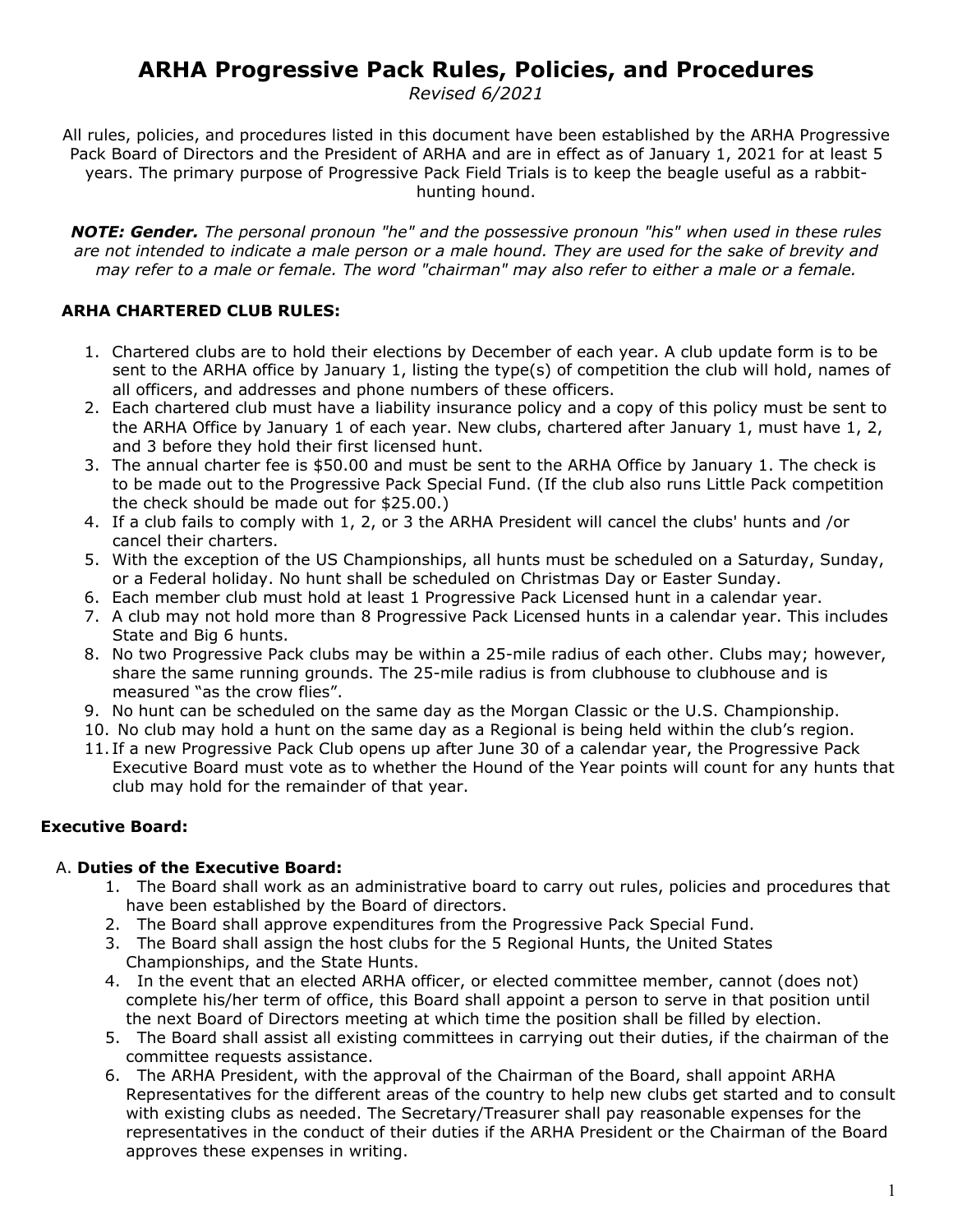7. The State Representatives in each state shall recommend the Certification judges for their state. When it becomes necessary for a vacancy to be filled on a Certification Committee, such as through a resignation, disciplinary action, or a shortage of active certification judges in a state, the club presidents of that state shall submit nominations to the State Representative for their state. The State Representatives, the Chairman of the Board and the ARHA President will collaborate and make the appointment(s). This is also true for committees in new Progressive Pack states or new committees within existing states.

### B. **Members of the Executive Board:**

- 1. The President of ARHA.
- 2. The Chairman of the Board of Directors.
- 3. The Secretary/Treasurer.
- 4. All regular members of the Watchdog Committee.
- 5. One At-Large member to be elected by the Board of Directors for 2-year term.

6. All chairpersons of other committees, whether these committees are elected by the Board of Directors or appointed by the Chairman of the Board, shall be ex-officio members of the Executive Board.

#### C. **Meetings of the Executive Board:**

- 1. The Chairman of the Board shall preside at all meetings of the Executive Board. In the absence of the Chairman of the Board the ARHA President or his/her designee shall conduct the meeting.
- 2. The Chairman of the Board or ARHA President shall call all meetings, but all members of the Executive Board must be notified of the meeting by e-mail and/or text message.
- 3. Normal decisions are made by consensus if it is evident that members present at the meeting are all in agreement; however, if it is evident that the item in question does not have 100% support, a formal vote (with motion and second) shall be held.
- 4. If a formal vote is taken on an item a simple majority vote wins.
- 5. To conduct an official meeting, a quorum must be present. A quorum is a simple majority of the members of the Executive Board members present
- 6. In the event that it is impractical to hold an Executive Board meeting, the Chairman of the Board may solicit a vote by phone call or mail vote to members of the Board.
- 7. The Secretary/Treasurer shall keep an official record of all proceedings of the Board and shall provide copies of the minutes to all board members of this board
- D. **Progressive Pack Special Fund:** This fund is made up of money from the following sources; allocated money from charter fees, the \$50.00 protest fees if the protest is disallowed and \$1.00 for each hound entered in a club or state hunt, \$1.50 for each big five hunt and \$2.00 for the U.S. Championship.
	- 1. The Secretary/Treasurer shall keep the accounting for this fund and shall make an itemized financial report in writing at each Board of Directors and Executive Board meeting.
	- 2. The Secretary/ Treasurer shall send a copy of the reasonable expenses incurred in the normal operation of this organization to the NKC/ARHA office for payment. Expenses that are not reasonable, large expenses, or expenses for special projects must be approved by the Executive Board.

#### II. **Board of Directors:**

A. The Board of Directors shall be made up of the Presidents of all Progressive Pack clubs and all members of the Executive Board, whether elected or appointed, under these conditions; if an alternate (appointed representative) is to be an official voting member of the Board of Directors he/she must have a written proxy from the club President he/she is representing. This written proxy must be presented to the Chairman of the Board when there is a meeting of the Board of Directors.

#### B. **Duties of the Board of Directors**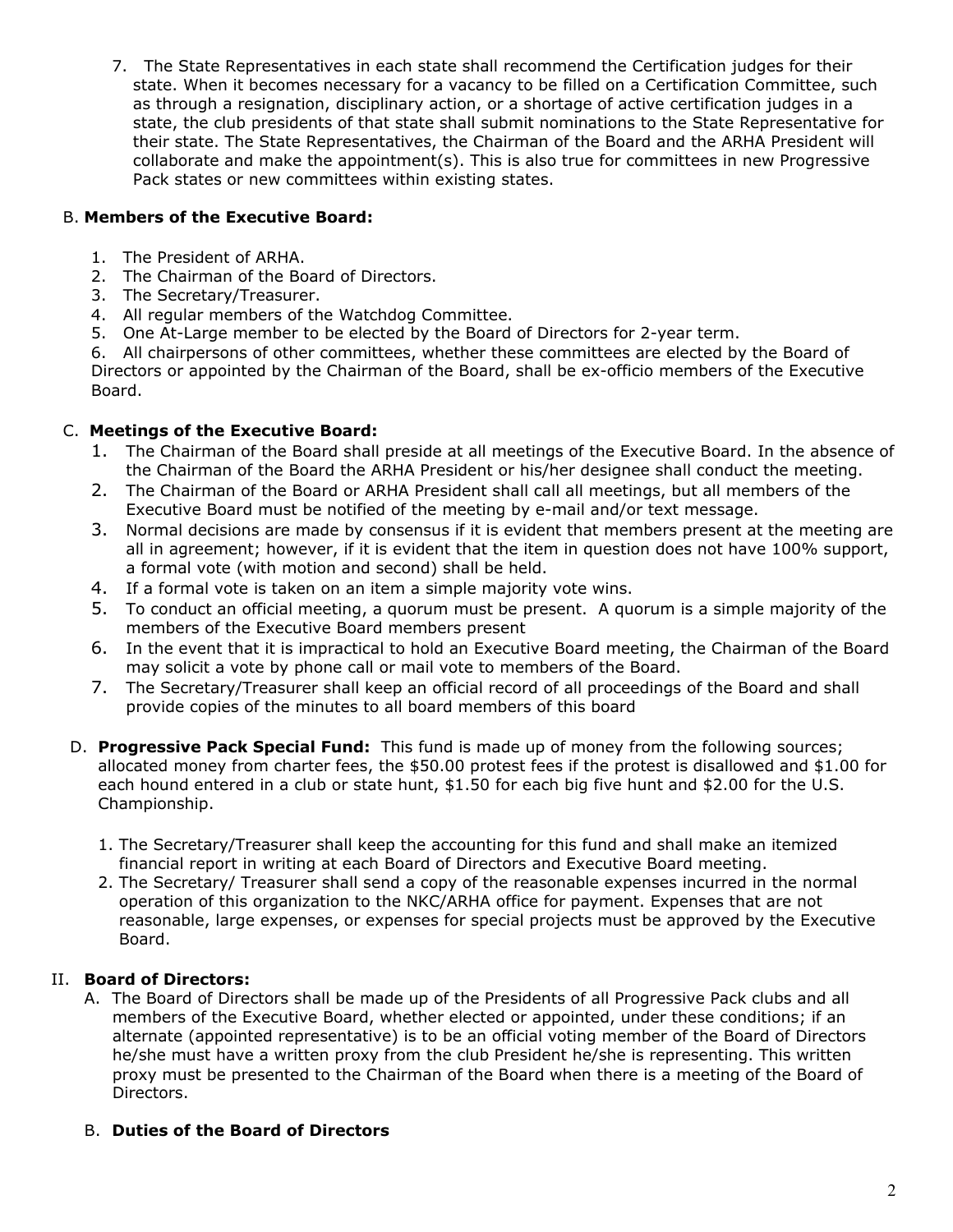- 1. The Board of Directors or the President of the ARHA shall set all running rules and scoring procedures for the ARHA Progressive Pack and the conduct of all Progressive Pack competition events Licensed by the ARHA.
- 2. The Chairman of the Board, with the approval of the ARHA President, can call a Board of Directors' meeting when he/she feels it is necessary.
- 3. The President of the ARHA or the Chairman of the Board must notify each member of the Board of Directors, at least 10 days in advance of the meeting.
- 4. There must be 2/3-majority vote of the directors in attendance at the Board of Directors' meeting to change any running rule or scoring procedure. Club presidents may vote by mail on the published proposals. The President of ARHA has final veto power on all changes.
- 5. Changes to the ARHA running rules and scoring procedures may be made only by vote of the Board of Directors or the President of ARHA. In some emergency situations, the Chairman of the Board or the ARHA President may solicit a vote of the Board of Directors by mail.

# C. **Duties of the Chairman of the Board:**

- 1. The Chairman of the Board serves as an ex-officio member of all ARHA committees.
- 2. The responsibility of the Chairman of the Board shall be that of taking the association forward, with the specific task of creating committees, appointing chairpersons of all committees and monitoring each committee's effectiveness.
- 3. After the election of the Watchdog Committee, it shall be the duty of the Chairman of the Board to appoint a chairperson to head that committee.
- 4. The Chairman of the Board shall conduct all Board of Directors meetings and Executive Board meetings.
- 5. The Chairman of the Board shall assist the ARHA President, the Secretary/Treasurer and the ARHA Representatives in establishing new clubs and assisting existing clubs as needed. When possible, the Chairman of the Board shall attend State Hunts and Big 6 Hunts as an ambassador of the ARHA.
- 6. The Chairman of the Board shall serve as a representative on the ARHA President's Cabinet, which is made up of representatives from Big Pack, Little Pack, Progressive Pack, and Gundog Divisions.
- 7. Concerning all committees and chairman appointed by the Chairman of the Board; the Chairman of the Board has the authority to remove from office any of his/her appointees if he/she feels they are not fulfilling their responsibilities in a responsible way. The Chairman of the Board shall give his/her reasons for removing chairman or committee members in writing to the Executive Board.
- 8. The Chairman of the Board should receive an annual gift of not less than \$500.00 and not more than \$1000.00 in December of each year provided funds are available. The amount is to be set by the Executive Board.

# D. **Secretary/Treasurer and Duties:**

- 1. The Board of Directors at the bi-annual meeting shall elect the Secretary/Treasurer.
- 2. The Duties shall be:
	- A. Maintain the financial records for the ARHA Progressive Pack Special Fund. These records are open for audit at all times and will be audited when directed by the Chairman of the Board or the ARHA President.
	- B. Receive copies of hunt results, charter fees and protest fees that are sent to the NKC/ARHA home office for deposit in the Progressive Pack Special Fund.
	- C. All funds collected are deposited into the ARHA Progressive Pack Special Fund and all expenses are paid by the NKC/ARHA home office.
	- D. All of the above are operating funds for Progressive Pack and shall be used as follows:
		- a. Return \$50.00 to persons who have their protest upheld.
		- b. Reimburse authorized persons for expenses incurred in doing their duties.
		- c. Pay other expenses as approved by the Executive Board.
		- d. Pay the expenses of the ARHA Progressive Pack Representatives that have been approved by the Chairman of the Board or the ARHA President.
		- e. It is the responsibility of the Secretary/Treasurer to keep club presidents informed concerning action of the Board of Directors, the Executive Board and the Watchdog Committee.
		- f. The Secretary/Treasurer shall keep an official record of all proceedings at the Board of Directors and Executive Board meetings and shall publish minutes of these meetings.
		- g. The Secretary/Treasurer should receive an annual gift in December of each year, provided funds are available. The amount is to be set by the Executive Board.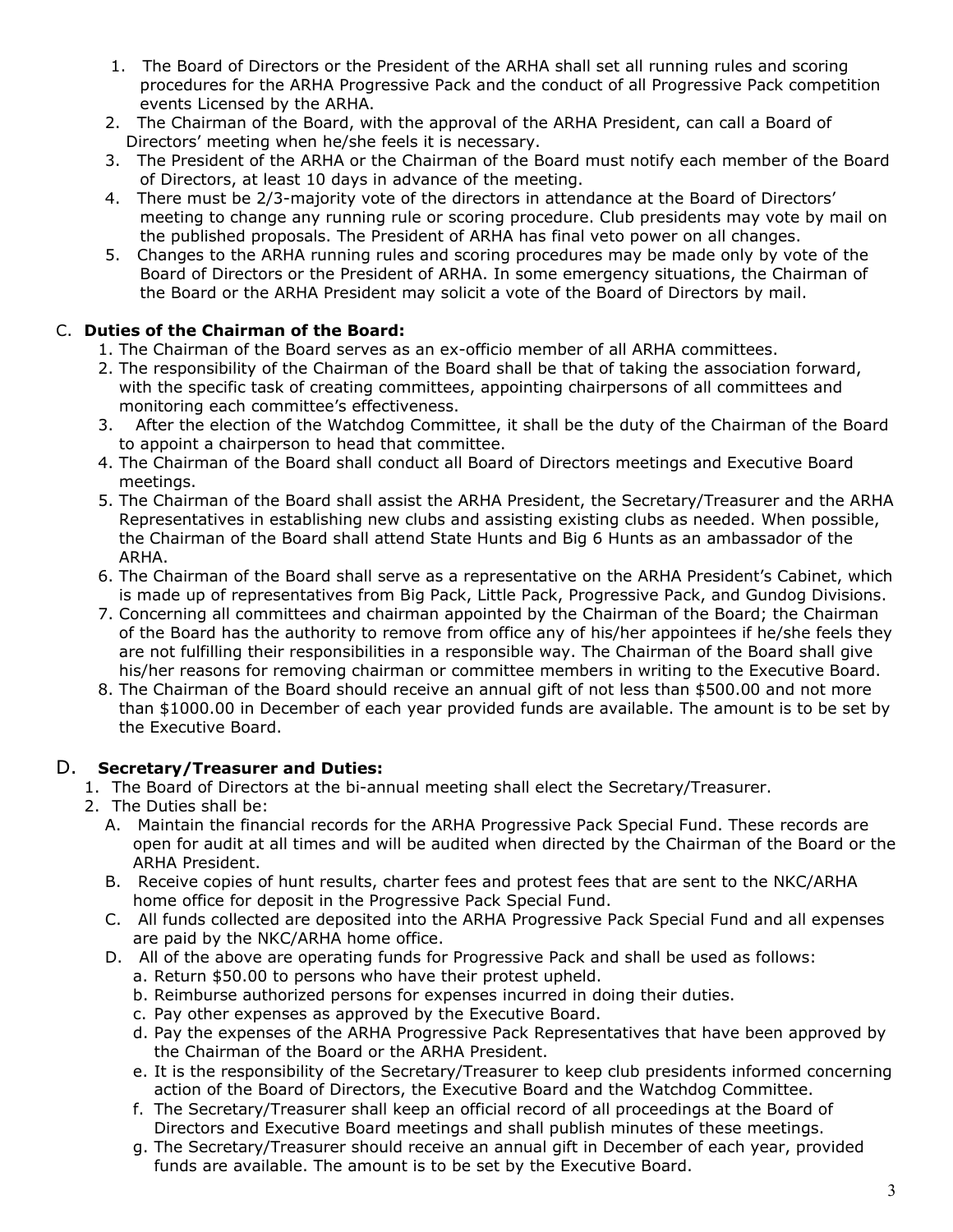#### E. **Duties and Procedures of the Watchdog Committee:**

- 1. Enforce the ARHA Progressive Pack rules, policies, and procedures as they pertain to protest of rule infractions at licensed hunts.
- 2. If the protest of the Master of Hounds decision concerns a specific cast of hounds and involves the running rules, the protest must be made to the Watchdog Committee by a handler whose hound was involved in that cast. If the protest concerns the conduct of the hunt; such as illegal casting of the hounds, illegal assignment of judges, not holding to the entry deadline, etc., any hound owner or handler who is present at the hunt and has a hound entered in the hunt may file the protest.
- 3. The Master of Hounds is the final authority at the hunt. If a formal protest of his decision is made to the Watchdog Committee it must be made in writing within 20 days of the hunt. The protest must state that this was a Progressive Pack hunt, give the date of the hunt, the name of the club hosting the hunt, the name of the Master of Hounds, the rule the protester believes was violated, and a short description of the situation that led to this formal protest. Club presidents have copies of the protest form that must be used if an official protest is made to the Watchdog Committee.
- 4. Protests are to be sent to the Chairman of the Board and copies to the NKC/ARHA Home Office.
- 5. The person making the protest must deposit a check or money order for \$50.00 dollars when that person files the protest. The deposit shall be returned to the person who filed the protest only if the Watchdog Committee rules in his/her favor. The check or money order shall be made out to ARHA Progressive Pack Special Fund.
- 6. The decisions of the Watchdog Committee are final and cannot be appealed.
- 7. The Chairman of the Watchdog Committee shall inform the NKC/ARHA Office, the Chairman of the Board and the Secretary/Treasurer, the President of the club being protested, all persons being protested and the person protesting a copy of the rule that was broken, and how the situation should have been handled in the form of a registered letter within 10 days of an official ruling of a protest.
- 8. The Master of Hounds at the licensed hunt makes the final decision concerning protest at the hunt. The Watchdog Committee only becomes involved in the event that the Master of Hound's decision is formally protested.
- 9. Penalties that may be invoked by the Watchdog Committee include:
	- A. The final decision of the Watchdog Committee may affect a class, division, or the entire hunt results may be nullified.
	- B. If the Watchdog Committee finds a violation of the rules, the results of that hunt may be treated as a-non-licensed hunt. Example: Club A conducts a licensed hunt and a person protests the way the casting was done, the Master of Hounds denies the protest, and that person files a protest with the Watchdog Committee. The Watchdog Committee rules in favor of the person who protested. The Watchdog Committee may rule that the licensed for the hunt has been removed and that the hounds that placed in the hunt shall not receive ARHA or Hound of the Year points. The Watchdog Committee has the authority to take any disciplinary action it feels is appropriate.
	- C. The Watchdog Committee is made up of 3 regular members and 2 alternate members. The Board of Directors at the annual meeting elects all members. All members of the Watchdog Committee must be licensed Master of Hounds before they start their term of office.
	- D. If a regular or alternate member of the Watchdog Committee is found to have intentionally violated the rules, the Chairman of the Board shall release him of his/her duties and that person shall never be permitted to again serve on the Watchdog Committee.
	- E. When the Chairman of the Watchdog Committee receives a protest, or he/she has another matter that needs to be discussed with the other members of the committee, he/she may arrange a conference telephone call with the members. In some cases, the chairman may call a meeting of the members of his/her committee. The members of the Watchdog Committee are to be compensated for reasonable telephone expense incurred in the settlement of a formal protest. Such expense is to be documented and presented to the Secretary of PP for reimbursement.
	- F. An alternate becomes a regular member of the Watchdog Committee if a regular member resigns as a member of the committee, or a regular member is removed from the committee for disciplinary reasons. The Chairman of the Board decides which alternate becomes a regular member under these circumstances.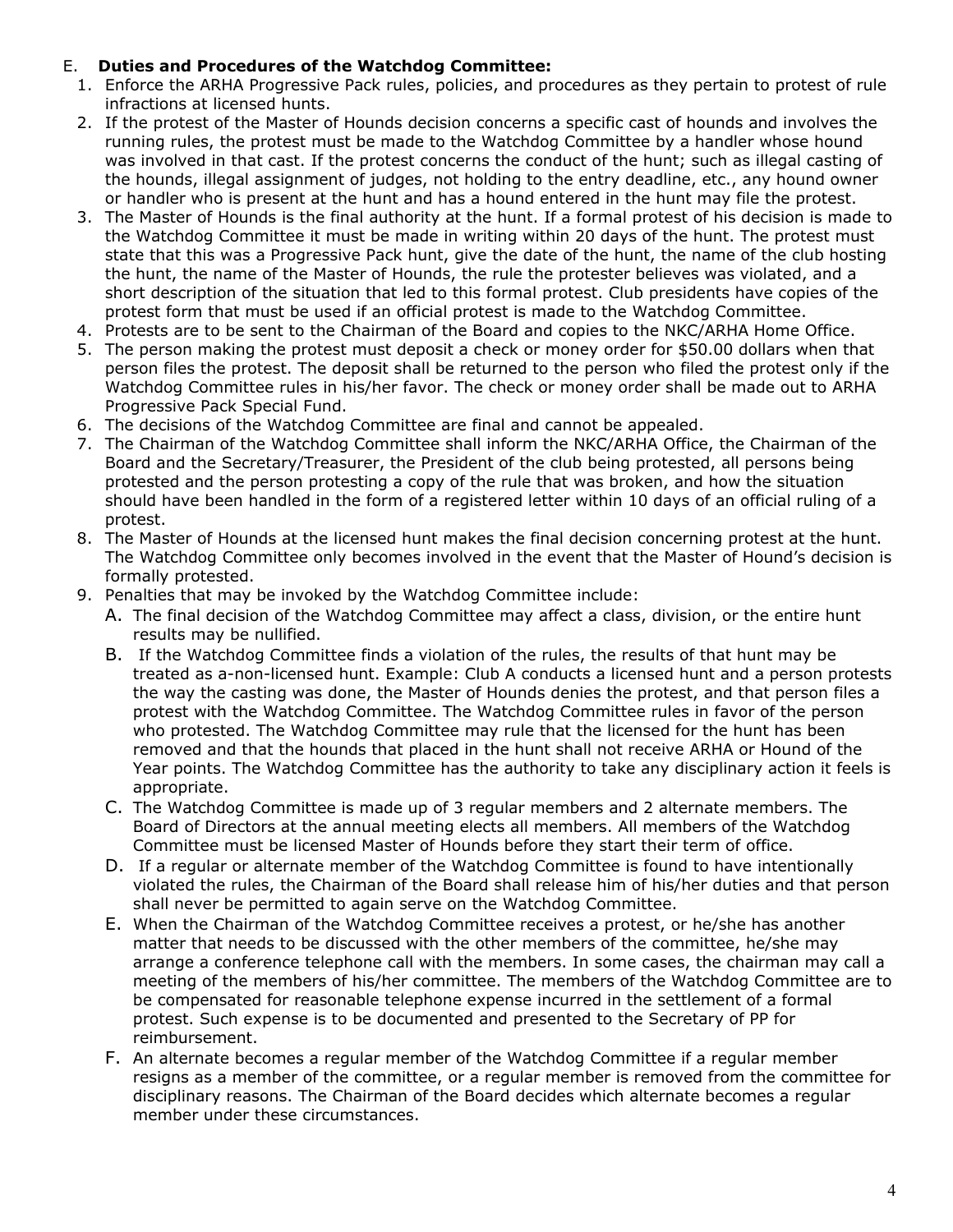- G. A member of the Watchdog Committee, while attending a licensed hunt, has the responsibility to privately inform the Master of Hounds of that hunt if he/she sees that the hunt is not being conducted according to ARHA Progressive Pack rules.
- H. The Chairman of the Watchdog Committee shall inform the Chairman of the Board and the Secretary/Treasurer whenever an official ruling is made concerning a formal protest.
- I. The Chairman of the Board and/or the ARHA President have the authority to request that the Watchdog Committee give an official interpretation of a Progressive Pack rule if there is a concern about the meaning of the rule. The Watchdog Committee has the responsibility to give this interpretation as soon as possible so that this information may be distributed to the club presidents and other ARHA officials.
- J. The Progressive Pack Division shall uphold the bans by the Watchdog Committees of other ARHA divisions that is; if a person is banned from competition and participation in any other ARHA Divisions he shall have the same ban in Progressive Pack Division. If a person appeals this ruling it must be appealed to the ARHA President's Cabinet.
- K. Unsportsmanlike Conduct: The Watchdog Committee has the authority, after thorough investigation of a protest charge or claim to disqualify a hound from past or future competition; to disqualify a handler from future competition; and to disqualify an owner from future competition for unsportsmanlike conduct whether such conduct occurs before a hunt, during hunt, in preparation for a hunt, in the aftermath of a hunt relating to the ownership of a hound, the registration of a hound, the drawing or rolling of a hound during a hunt, the breeding of a hound, or any other conduct which in the opinion of the Watchdog Committee amounts to cheating, sharp practices or unsportsmanlike conduct. This includes but is not limited to abusing a hound, cursing, the use of illegal or non-prescribed drugs, the use of alcohol, the use of marijuana, threatening to harm another person or fighting. (see below) \*. The disqualification of said hound, handler or owner shall be for a term not less than one year. At the discretion of the Watchdog Committee, all hounds owned, in whole or in part, by the handler, owner or spectator may be banned for a like period of time. This ban does not apply if the dogs are transferred to another individual not related to the banned owner.

\*If physical contact is involved. The individual that instigates the first physical contact is automatically banned for life; additionally, a person is allowed to defend himself/herself.

#### F. **Rules Committee:**

- 1. This committee is made up of 4 members, preferably one from each region, appointed by the Chairman of the Board. They serve 2-year terms.
- 2. This committee shall be a standing committee that during the year collects recommendations for running rules or scoring procedure changes. This committee puts the suggested changes in proper order and presents them to the Executive Board.
- 3. Note that the only recommendations that will be processed by the Rules Committee will be those submitted by ARHA Progressive Pack chartered clubs or Executive Board members.
- 4. It will be the responsibility of the Rules Committee to update (and/or re-write) the tests for field judges and Master of Hounds to reflect any changes to the rules made by the Board of Directors. These tests are to be approved by the Chairman of the Board before they are distributed to Progressive Pack clubs.
- 5. **Note:** Any decision made by a committee and/or board within the ARHA Progressive Pack structure shall be subject to review and possible revocation by the ARHA President.

#### G. **Hall of Fame Committee:**

- 1. The duties of this committee are to take nominations, make recommendations, and conduct a vote of the Board of Directors to elect the beagles to be inducted into the Progressive Pack Hall of Fame.
- 2. All beagles and/ or beaglers meeting the requirements as set forth in the criteria will automatically go into the Hall of Fame without a vote of the Board of Directors. Proof of having met the requirements must be received by the Chairman of the Hall of Fame Committee by December 31st to be honored at the next Hound of the Year banquet.
- 3. The Hall of Fame Committee shall also take nominations for beagles and/or beaglers that do not meet the criteria, and by a unanimous vote of the Hall of Fame Committee, select 1 beagle and 1 beagler from these nominations to be voted on each year by the Executive Board. Note: only 1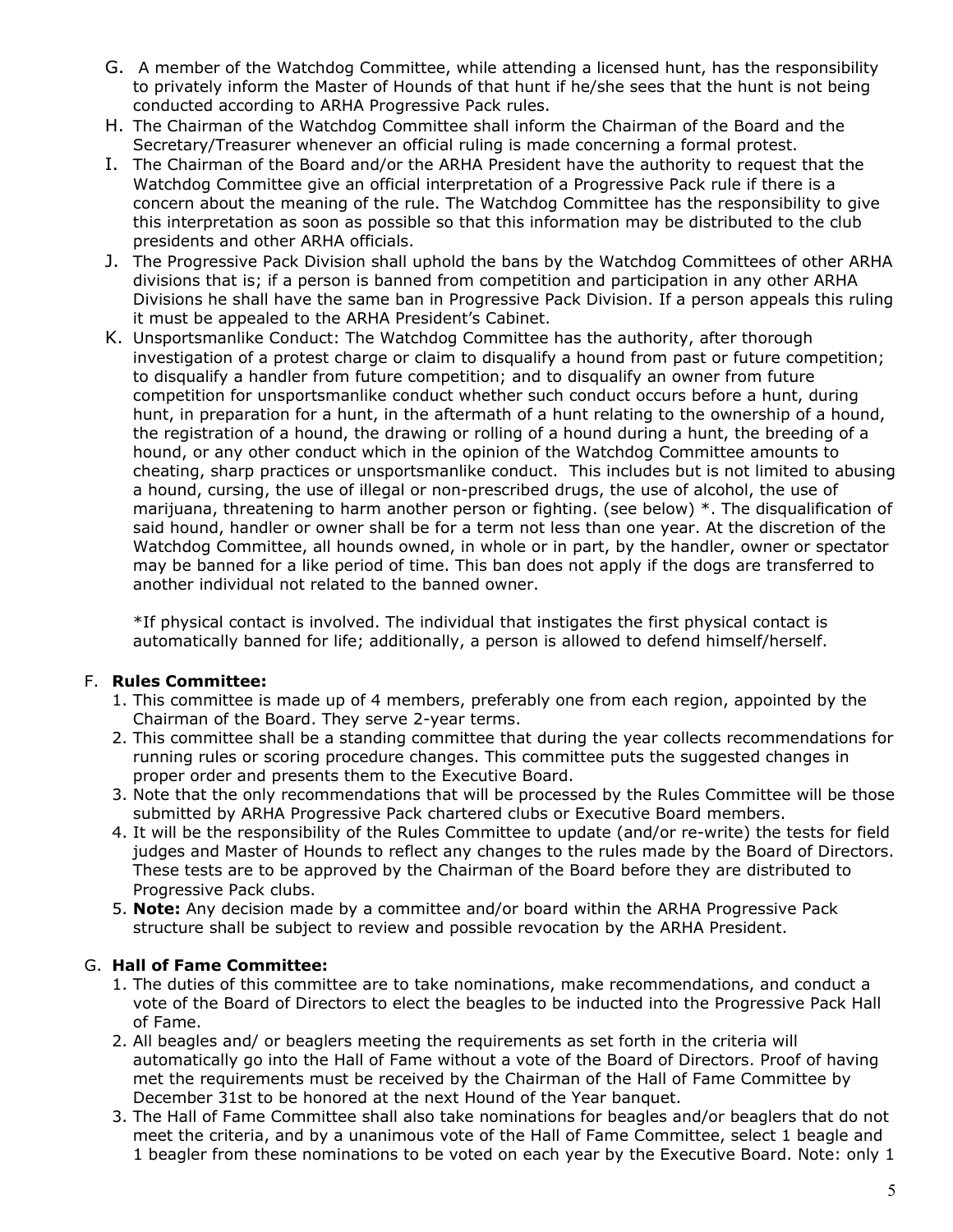beagle and/or beagler may be submitted each year through this method. The Committee does not have to select a beagle and/or beagler each year.

- 4. Any beagle and/or beagler that is elected to the Progressive Pack Hall of Fame shall be inducted on January 1st of the following year. Each beagle and/or beagler will be honored at the Hound of the Year banquet. Note: Once a beagle and/or beagler has been elected to the Progressive Pack Hall of Fame the title cannot be taken away, unless it is proven that he/she was elected illegally.
- 5. Any beagle inducted into the Progressive Pack Hall of Fame as a Competition Hound must be a Progressive Pack Rabbit Champion. Any beagle inducted into the Progressive Pack Hall of Fame, as a Producer must have produced at least 1 Progressive Pack Rabbit Champion.

#### **Criteria for Progressive Pack Hall of Fame Competition Hound. The hound must have a total of 50 points and all points must come from Progressive Pack competition.**

| 10             | Pts | Hound of the Year Run-off Winner                            |
|----------------|-----|-------------------------------------------------------------|
| 5              | Pts | Reserve Hound of the Year Run-off                           |
| 10             | Pts | National High Point Hound of the Year                       |
| 5              | Pts | Reserve National High Point Hound of the Year               |
| 10             | Pts | Regional High Point Hound of the Year                       |
| 5              | Pts | Reserve Regional High Point Hound of the Year               |
| 10             | Pts | 1st in US Championship Hunt                                 |
| 5              | Pts | 2nd in US Championship Hunt                                 |
| 8              | Pts | 1st in Morgan Classic Hunt                                  |
| 4              | Pts | 2nd in Morgan Classic Hunt                                  |
| 3.5            | Pts | Best of Show at Morgan Classic Hunt                         |
| 7              | pts | 1st in a Regional Hunt                                      |
| 3.5            | pts | 2nd in a Regional Hunt                                      |
| 5              | pts | 1st in a State Hunt                                         |
| 2.5            | pts | 2nd in a State Hunt                                         |
| $\overline{7}$ | pts | Grand Rabbit Champion                                       |
| 5              | pts | Rabbit Champion                                             |
| 5              | pts | Grand Bench Show Champion                                   |
| 4              | pts | Best of Show at US Championships                            |
| 3              | pts | Best of Show at Regional Hunt                               |
| 2              | pts | Best of Show at State Hunt                                  |
| 2              | pts | Bench Show Champion                                         |
| 1              | Pt  | 1st in a sanctioned hunt                                    |
| $-10$          | pts | Each time a hound is banned for 1 year for running off game |
|                |     |                                                             |

#### **Criteria for Hall of Fame Reproducers, 125 points needed. The following points are for each son and/or daughter who:**

|  |  |  | 20 Pts makes PP Hall of Fame |
|--|--|--|------------------------------|
|--|--|--|------------------------------|

- 15 Pts U S championship Winner
- 7 Pts Reserve at the U S championship
- 15 Pts Hound of the Year Run-off Winner
- 5 Pts Reserve Hound of the Year Run-off Winner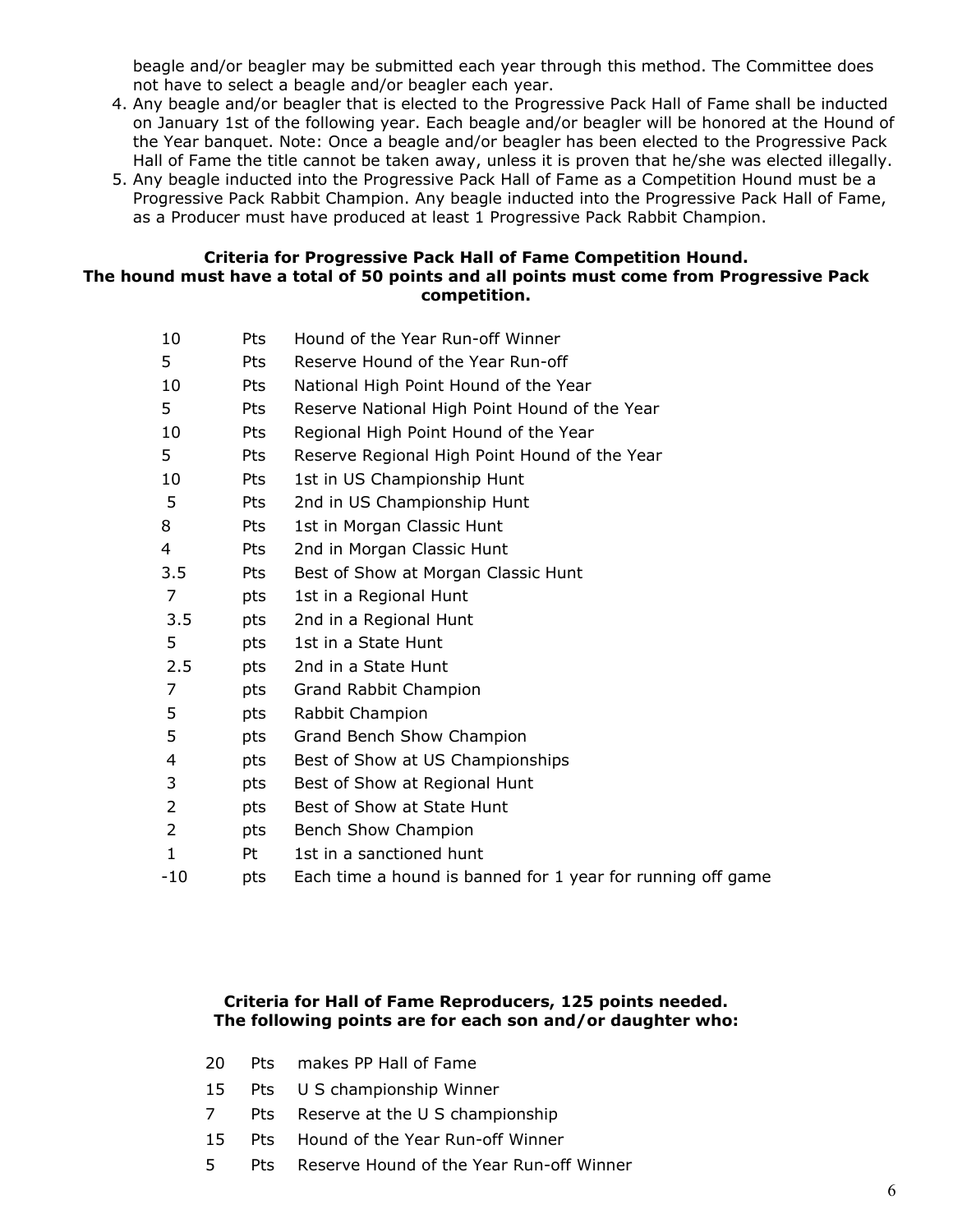- 15 Pts National High Point Hound of the Year Winner
- 5 Pts Reserve National High Point Hound of the Year Winner
- 12 Pts Morgan Classic Winner
- 6 Pts Reserve Winner at the Morgan Classic
- 10 Pts Regional High Point Hound of the Year Winner
- 5 Pts Reserve Regional High Point Hound of the Year Winner
- 10 Pts Regional Hunt Winner
- 10 Pts becomes a Grand Rabbit Champion
- 5 Pts becomes a Rabbit Champion
- 5 Pts State Hunt Winner
- 5 Pts becomes Grand Show Champion
- 4 Pts Best of Show at U S Championship Hunt
- 3 Pts Best of Show at Morgan Classic
- 3 Pts Best of Show at a Regional Hunt
- 2 Pts Best of Show at a State Hunt
- 1 Pt becomes a Bench Show Champion
- 1 Pt Win at a sanctioned hunt

#### **Criteria for Progressive Pack Beagler Hall of Fame, 125 points needed.**

- 20 Pts The President of the ARHA
- 20 Pts Recorded owner of hound when it makes PP Hall of Fame
- 10 Pts PP U.S. Championship Hunt Winner
- 10 Pts Chairman of the Board
- 10 Pts Secretary/Treasurer
- 10 Pts Hound of the Year Winner
- 7 Pts Reserve Hound of the Year Winner
- 7 Pts Chairman of the Watchdog Committee
- 7 Pts Morgan Classic Winner
- 5 Pts Watchdog Committee Member
- 5 Pts Executive Board Member elected At Large
- 5 Pts Chairperson of a Committee (Other than Watchdog Committee)
- 5 Pts Regional High Point Hound of the Year
- 5 Pts Grand Bench Champion
- 5 Pts Grand Rabbit Champion
- 5 Pts 2<sup>nd</sup> at US Championship
- 4 Pts Regional Hunt Winner
- 3.5 Pts 2nd at Morgan Classic
- 3 Pts Any Committee Member
- 3 Pts Rabbit Champion
- 3 Pts Bench Champion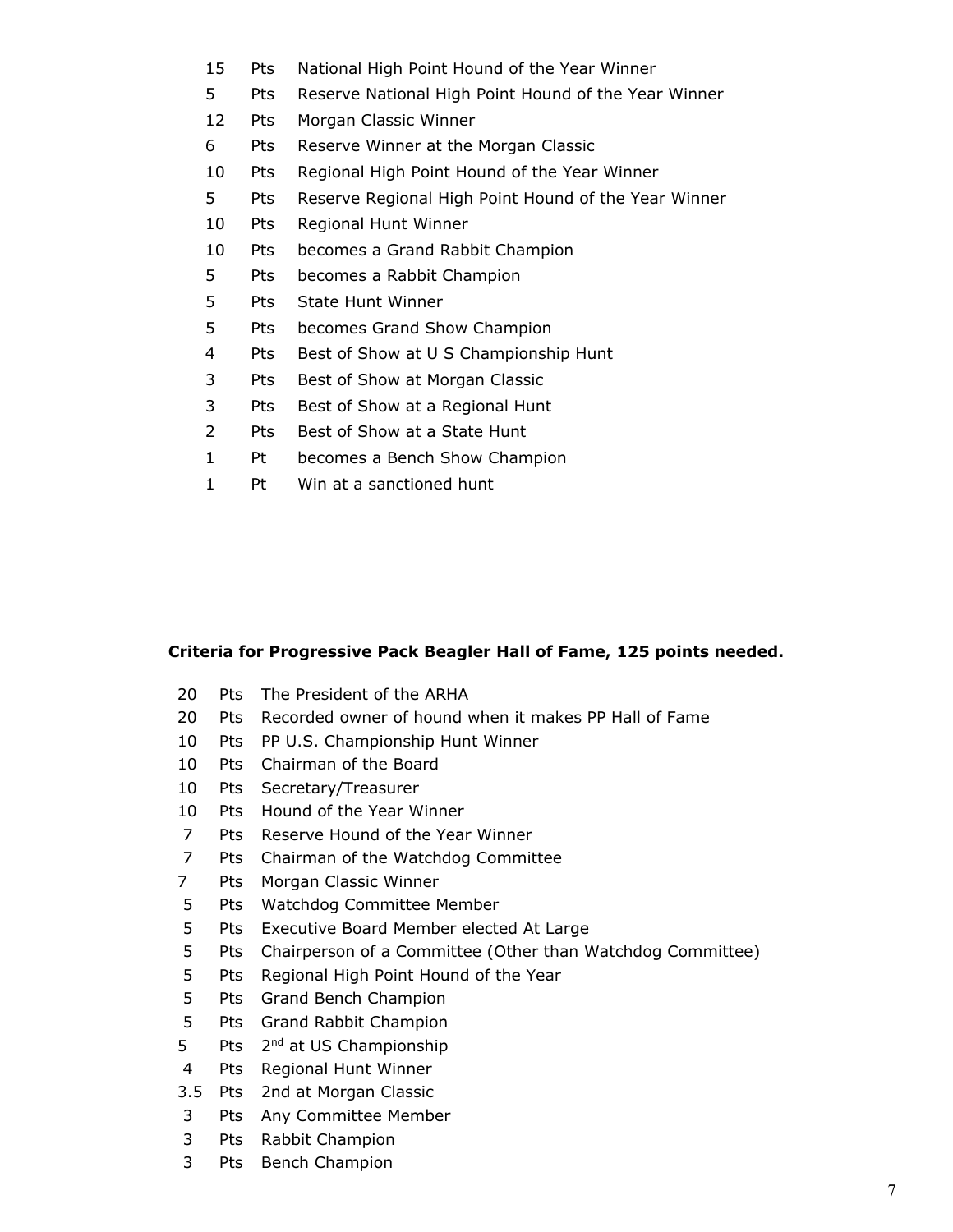- 3 Pts US Championships Best of Show Winner
- 3 Pts State Hunt Winner
- 2 Pts Active Judge
- 2 Pts Active Bench Judge
- 2 Pts Active Certification Judge
- 2 Pts Board of Directors member
- 2 Pts President and/or Secretary of a Club
- 2 Pts Master of Hounds of a club
- 2 Pts ARHA State Representative
- 2 Pts Morgan Classic Best of Show Winner
- 2 Pts Regional Best of Show Winner
- 1 Pt State Best of Show Winner
- 1 Pt Licensed trial winner
- 1 Pt Any Other Club Officer

#### **Criteria for Progressive Pack Kennel Hall of Fame.**

For any Kennel wanting to be inducted into the Kennel Hall of Fame; **ALL** kennel owners must first be inducted into the Beagler Hall of Fame. Any Beagler that owns an individually owned kennel, and is inducted into the Beagler Hall of Fame, the Kennel will automatically be inducted into the Kennel Hall of Fame as well.

All points must come from the Progressive Pack Division Only. To total points, take the point amount and multiply it by the number of years (or number of times) you have done this. If a hound is co-owned, the points are equally divided according to the number of co-owners.

#### III. **General Rules for the Conduct of ARHA Licensed Hunts**

#### A. **Licensed Hunts:**

- 1. What constitutes a licensed hunt?
	- a. The hunt must be approved and licensed by the President of the ARHA.
	- b. The hunt must be listed in the ARHA Hunt Schedule in The Rabbit Hunter magazine at least 1 month before the hunt is held.
	- c. Hunts listed in The Rabbit Hunter magazine must list the date of the hunt, the location of the hunt, the contact person for information about the hunt, the type of hunt (LP, BP, PP, Gundog Brace or Pack), whether a Championship Class will be held, whether a Grand Championship Class will be held, whether a Bench Show will be held, and the entry deadline.
	- d. All hounds entered in the hunt must be ARHA registered.
	- e. The hunt must be conducted under all ARHA Progressive Pack rules, policies, and procedures.
	- f. There must be a minimum of 10 Open Class hounds to conduct an Open Class ARHA hunt. There must be a minimum of 3 Rabbit Champion hounds to conduct a Rabbit Championship Hunt. There must be a minimum of 2 Grand Rabbit Champion hounds to conduct a Grand Rabbit Championship Hunt.
- B. The Big 6 Hunts are the United States Championships, North Regional, South Regional, East Regional, West Regional and the Morgan Classic.
	- a. No Progressive Pack hunt shall be scheduled the same weekend as the US Championship Hunt or the Morgan Classic. No club may hold a hunt on the same day as a Regional is being held within the club's region.
	- a. The dates of the Big Six Hunts are to be set by the Executive Board. If possible, 3 of these hunts are to be scheduled in the Spring and 3 are to be scheduled in the Fall or Winter.
	- b. The US Championship Hunt will be conducted under the Standards for Conducting the US Championships that have been developed by the Executive Board. In the future the Executive Board may develop standards for the conduct of the other Big Six hunts. If these standards are developed, the other hunts will be conducted under these standards.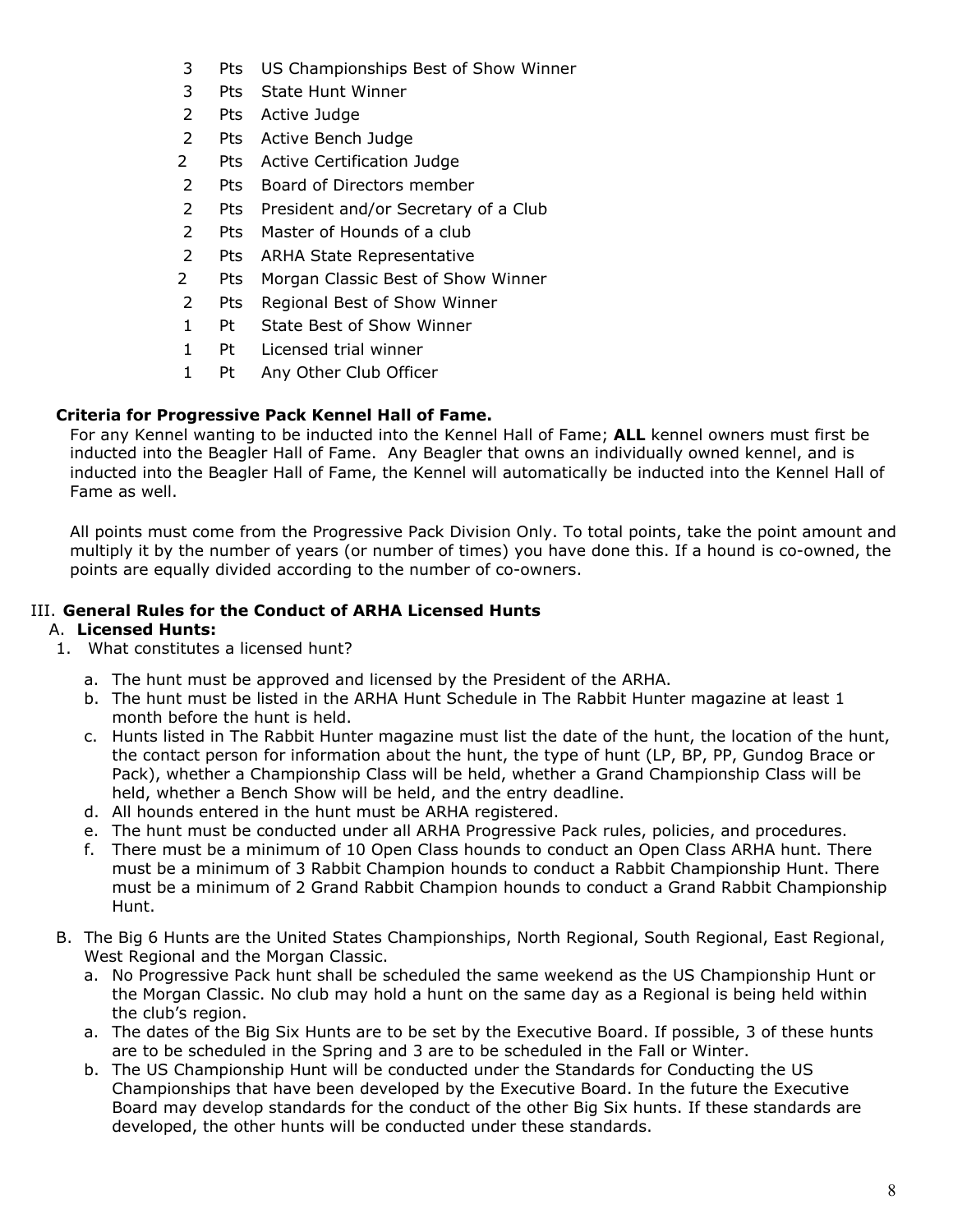c. The use of firearms, weapons, alcoholic beverages, marijuana, and illegal or non-prescribed drugs are prohibited from all individuals participating in an ARHA licensed hunt. This includes judges, club officers, handlers, owners and spectators.

#### I. **Judges**

- A. All judges must be ARHA Progressive Pack certified. An ARHA certified judge is one who has studied the rules and passed a written test with at least 85% correct, must be 16 years of age, and who has had at least 3 experiences as a judge at a fun hunt or as an assistant judge at a licensed hunt. The Master of Hounds shall have a list of all Progressive Pack certified judges. Any new judge, not as yet on that list must, show the Master of Hounds his or her judge's card before he or she is allowed to judge. Note: The Club President, Secretary, or Master of Hounds must supervise the person taking the judge's test. This is not an "open" book test.
- B. A Progressive Pack field judge shall not judge **A.** his own hound, **B.** any hound he has owned in the six months prior to the hunt he is judging. In reference to rule IV. B., the date of ownership of the hound is the day the hound was sold (or given) to the present owner. If there is a question, the new owner must produce a dated receipt from the previous owner, or a written and dated statement (or a copy of the transfer papers), verifying the date that the hound was sold or given to him. The new owner can compete the hound in ARHA competition even though he is waiting for the official paperwork from ARHA, **C.** any hound owned by his blood, step, or in-law relatives. **D.** any hound owned by a member in his/her household, **E.** or any hound he carried to a field trial and entered on behalf of another person (simply riding to a trial with an unrelated person does not prevent a judge from judging that person's dog).
- C. A club must provide at least 1 judge per cast, but may elect to have more than 1 judge per cast. If there are two (2) judges on a cast, and those judges elect to each carry a scorecard, it is crucial that they communicate with one another to ensure that scoring is not duplicated.
- D. The judge shall be responsible for making all calls in the field and recording the scoring on a scorecard or scoring booklet. No scoring or judging calls shall be made by an apprentice (nonlicensed) judge who is assisting the licensed judge.
- E. The judge's decision in the field is final; however, a handler may appeal the judge's decision to the Master of Hounds.
- F. Before the hounds are cast in the field, the judge shall instruct the handlers and spectators and tell them what they can and cannot do during the cast.
- G. The judge shall tell the handlers and spectators the exact starting time of the hunt and shall announce to them when there is a time out.
- H. In the event that a judge cannot finish a cast due to sickness or injury, the cast is called in timeout and the cast will return to the place of drawing to be re-assigned another judge by the Master of Hounds. The scoring that has previously been compiled and the time elapsed will remain in effect. The new judge will complete the remainder of the unfinished cast.
- I. A judge who is abusive, uses abusive language or strikes a Master of Hounds, handler, or spectator shall face whatever penalties that are set down by the Watchdog Committee. If it is proven that a judge has not judged by the rules, he/she shall face penalties set down by the Watchdog Committee. **Note:** This rule applies if an official protest has been filed against the judge.
- J. While in the field judging any cast of dogs, all judges are not to carry cell phones with them.
- K. For purposes of safety, judges are allowed to carry cell phones on the casts to be used for emergency situations such as illness or injury of hound or person, or in the event that he has become separated and is trying to regain contact with the cast members. A judge is not to use a cell phone for personal calls or texts during a cast. Cell phones may also be used for timekeeping if absolutely necessary; however, it is preferred that the judge uses a timekeeping device other than his cell phone. Any judge found talking or texting on his cell phone during the cast time in violation of these rules shall be reported to the Watchdog Committee by the Master of Hounds.

#### IV. **Scorecard and Protest**

- 1. At the end of the cast the judge shall return to the cast area (where the hounds were turned loose) and total the scores in the presence of the handlers when possible. He/she will then announce the placements and offer the scorecard to the handlers for their initials or signatures.
- 2. The handler may lodge a protest with the judge by not signing the scorecard.
- 3. When a handler signs the scorecard, he forfeits his/her right to protest, unless the score has been changed after he/she signed the scorecard. This applies only to a handler whose hound's placement changed as a result of the score being changed.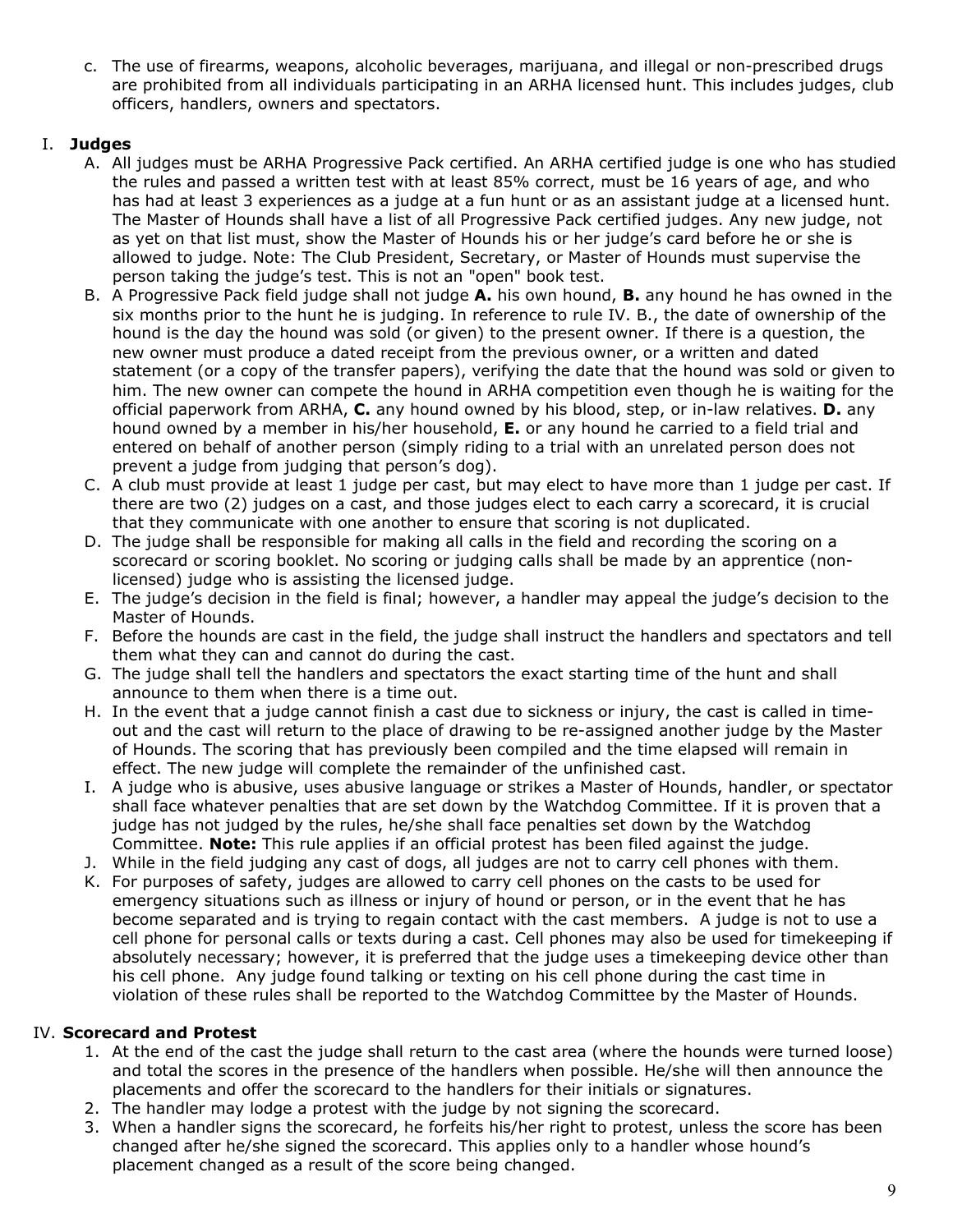- 4. If a handler protests and does not sign the scorecard, the other handlers who agree with the judge's decision shall sign the scorecard.
- 5. If no protest is made by a handler, all handlers must sign the scorecard.
- 6. All protest must be made to the Master of Hounds by the protesting handler within 15 minutes after both have returned to the clubhouse or staging area. All protests brought to the clubhouse, once the Master of Hounds or Assist. Master of Hounds has all parties involved in the protest present, shall be settled within a time limit not to exceed 45 minutes.
- 7. All protest shall be settled in a private conference involving the Master of Hounds, the judge involved in the protest and the handler who is bringing the protest. The other handlers may be called in individually by the Master of Hounds as witness to explain or substantiate what happened. No spectators shall be called as witnesses. In case of a protest, if at all possible, the cast should not be re-run. However, if the Master of Hounds decides that the only fair solution is to re-run the cast, then he has that option if there was a blatant violation of the rules.
- 8. A protest that involves the way the hounds were drawn, or the way judges were assigned, must be made prior to the casts going afield (this is to allow for incorrect processes to be corrected in order to avoid having an entire hunt disqualified).
- 9. The Master of Hound or Assist. Master of Hound's decision is final, with the exception of the appeal (formal protest) to the Chairman of the Board within 20 days of the date of the hunt.

# V. **Master of Hounds and/ or Assistant Master of Hounds**

If possible, it is advisable to identify an Assistant Master of Hounds prior to each hunt in the event that the Master of Hounds has reason to excuse himself from a protest situation, or is unable to complete the hunt.

- 1. Each club is to select a person to serve as Master of Hounds and Assistant Master of Hounds. This person(s) is to be knowledgeable in ARHA rules, policies, and procedures for conducting ARHA Licensed hunts. Persons wishing to become Master of Hounds must have taken and passed the Progressive Pack Field Judge Test and Bench Test before taking the Master of Hounds Test. (Persons who were already Progressive Pack Masters of Hounds (before January 1, 1997) do not have to take this test unless they wish to.)
- 2. The Master of Hounds must be licensed by the ARHA. They must have taken and passed both exams for the Progressive Pack Field Judge and Bench Judge.
- 3. The Master of Hounds shall act as the final authority in the selection of methods of hunting, location of hunting areas, selection of cast by draw, appointment and assignment of judges, and supervision of all functions associated with the hunt; including the resolution of any protest from the handlers concerning judge's decisions. He/she is also the final authority concerning protest involving bench shows.
- 4. The Master of Hounds must announce when entries are closed and no entries shall be accepted after this announcement has been made. Note that this rule includes bench show entries.

### VI. **Breed Inspector**

- 1. Each club is to select a Breed Inspector for the hunt. This person is to be knowledgeable concerning breed standards. The Breed Inspector must be licensed by the ARHA.
- 2. The host club has the option of whether or not to measure the hounds before the hunt; however, any handler may challenge the size of any hound in his or her cast, and such hound must be measured before advancing any further in the hunt. All hounds must be present at the staging area before they are taken to the field. Any challenge to the hound's size must be done at the staging area. (Note: This challenge may take place at the beginning of any series before the hounds go out in the field.) If a hound is measured earlier during the day of the hunt it does not have to be measured the second time that day.
- 3. The Breed Inspector makes the final decision as to whether the challenged hound shall be allowed to hunt.
- 4. The Breed Inspector has the right to measure any hound entered in the hunt or show. Any hound over 15 inches tall at the withers is disqualified.
- 5. The Breed Inspector must have an official measuring stand available for use.
- 6. The Breed Inspector shall determine whether a hound qualifies for ARHA registration. The Breed Inspector shall check AKC registration papers for hounds being registered and write the AKC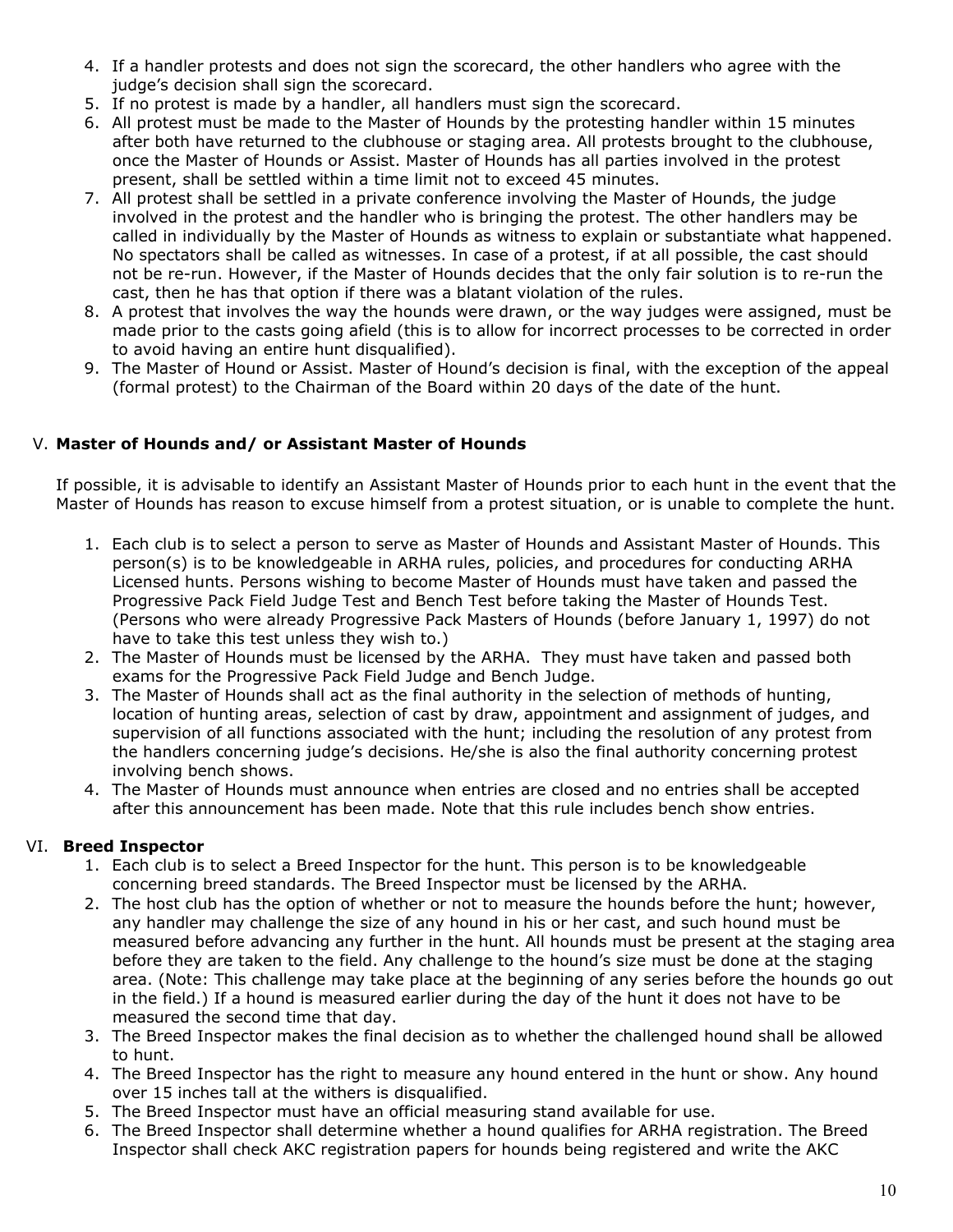registration number on the ARHA registration form. It is not required that a hound be AKC registered in order to be registered with the ARHA.

7. The club secretary shall issue a form signed by the Breed Inspector stating that said hound has been registered with ARHA at that club on that date. This form shall be filled out in triplicate. The club shall retain one copy. One shall be sent to ARHA for registration. The third is to be given to the dog's owner to be presented at subsequent hunts until the owner receives the official ARHA number. No hound shall be entered without an ARHA number or the above proof of registration. If a hound is being entered in a hunt prior to receipt of its' official registration papers, the application registration may be used for entry into a hunt for 60 days from applying for registration. When completing the entry form for the hunt, list the club and date when the application was applied for in place of the number

### VII. **Conducting the Hunt**

- A. All clubs must have a Master of Hounds, a Breed Inspector and Club President or Secretary present at the hunt to conduct an ARHA Licensed hunt.
- B. The club Treasurer, or another person appointed by the club President, must collect all money for entry fees and keep an accurate accounting of this money. He/she shall forward to the ARHA office all the money that is required by the ARHA for licensed hunts.
- C. Casts shall only be run during daylight hours. No cast shall begin prior to 30 minutes before legal sunrise. No cast shall continue beyond 15 minutes after legal sunset, regardless of the time left on the running time clock or at the Master of Hounds' discretion.

1. No cast shall be made until the Master of Hounds has announced that the entries have been closed. This announcement must be made precisely at the advertised entry deadline.

2. All handlers/owners must be present with their hounds at the place of casting at the prescribed time. No cast shall be held up, or re-scheduled, because a pre-entered hound and/or handler are not present at casting time.

3. Judges for each cast, and cast areas, may be assigned and announced before the cast is drawn. If a judge's hound is drawn out in the cast he is judging, his hound must be rolled into another cast because he cannot judge his/her own hound. The judge may have his hound rolled into the next series (those cast not going out first) if his/her hound is drawn out at a time he has to judge. Judges for each cast may be drawn out after the casts have been drawn out in any series.

4. Cast shall be determined by random selection methods to ensure that all hounds have equal opportunity to win the event. The casts must be drawn by using the hounds' numbers. A non-hunting person, the Breed Inspector, or someone knowledgeable of the drawing process shall conduct the drawing. A bingo selection method may be used. The Master of Hounds and the Assistant Master of Hounds must be present for the drawing.

5. Separate drawings shall be made for Open Class, Rabbit Champion, and Grand Rabbit Champion.

6. All cast of hounds are made up without discrimination to sex and size. Each initial cast in the open class is to be made up of 4 to 6 hounds. Later casts may be from 2 to 6 hounds. Champions may run with 3 to 6 hounds per cast. Grand Champions may run with 2 to 6 hounds per cast.

7. **ROLLING A HOUND(S):** In order to roll a hound(s), the owner/owners name MUST match exactly on the registration papers for each hound to be rolled. If hound A is registered under John and Bill Smith, and Hound B is registered under Bill and John Smith, these two hounds CAN BE ROLLED. If an owner or handler acting on behalf of the owner draws 2 or more of his/her hounds out in the same cast he/she may elect to leave all hounds in the same cast or have the number of the second hound held out until that cast is completed. The number is then placed back in to be drawn into another cast. This process is called "rolling the hound". In other words, the owner need have only 1 of his hounds in a cast, provided the number of hounds he has entered does not exceed the number of casts. If there are to be 5 casts and an owner has 4 hounds entered, and he/she is judging a cast. He/she has the right to have 1 of his/her hounds drawn into each of the other 4 casts. If 1 of his hounds has not been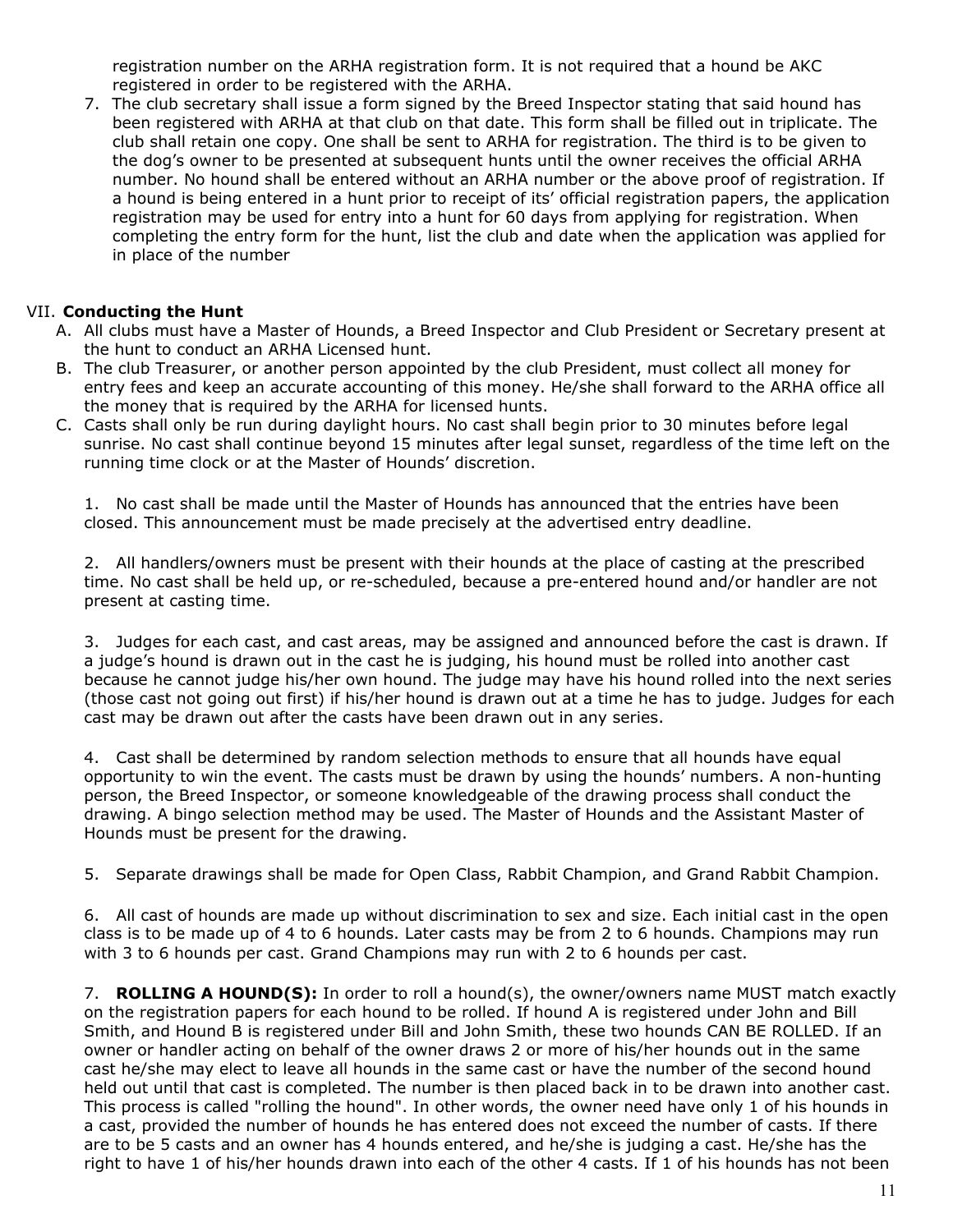drawn into a cast, the last slot is left open and filled when 1 of his/her hounds are drawn. If an owner has 2 hounds not yet drawn out when the next to the last cast is being drawn, he is to speak up and then the last slot in that cast is left open. The drawing continues for the next cast and when 1 of his/her hounds is drawn, it is placed in the slot left vacant. The same principle applies if an owner has more than 2 hounds entered. If 2 owners each have 2 hounds not yet drawn when the next to the last cast is being drawn, the last 2 slots in that cast are left open until 1 hound from each owner is drawn. The same principle applies if 3 or more owners are affected.

8. The hound must hunt in the cast into which it was drawn. If a hound is scratched at the cast pole, leaving a disproportionately small number of hounds in one cast, the Master of Hounds has the authority to rectify the situation, in the most feasible manner, to create a more equitable number of hounds in each cast. **Example:** Seven Champions are entered in a hunt. A cast of four and another cast of three have been drawn and report to the cast pole. One hound from the cast of three is scratched at the cast pole. The two remaining hounds are combined with the cast of four and run as a six-hound cast. The two judges may co-judge or the Master of Hounds may determine which one will judge the cast.

9. The drawing of casts must be open to all handlers or the results are void.

10. A hound's number may be rolled forward or backward. Also, 1 or more slots may be left open to be filled later, when 1 or more owners have 2 or more hounds that have not yet been drawn.

11. All judges and handlers should be attentive during the drawing of the cast. No hound may be rolled to another cast after the final number has been drawn. If a judge has a conflict after the final number has been drawn, another judge must be drawn.

12. At no time shall a judge take a cast of dogs into the field without at least one handler.

13. It is not allowable to enter a hound and scratch him at the casting pole for purposes of altering the numbers and/or sizes of casts. Example: As the entries are about to close, there are six grands entered, which will result in just one cast of grands. Entering a 7th hound will force a second cast, resulting in casts of 4 and 3. Then, scratching the 7th hound at the pole, there are two casts of 3 remaining, potentially increasing a hound's odds for winning. In such a situation, the Master of Hounds shall place all six remaining hounds in one cast.

14. It is not allowable to enter a hound that is not present, or not going to be present, and then scratching that hound for purposes of having enough hounds to meet cast size requirements. Example: At a small hunt, only nine opens are present, meaning that the cast size requirements will not be met for a licensed Open Class hunt. It is not allowable to "enter" a hound that is not present and not going to be run for purposes of having ten hounds entered, then scratching the tenth hound and continuing on with the nine original hounds. Any hound that is scratched must be listed with the hunt results with the reason for being scratched listed.

15. A hound may only be entered in one Progressive Pack hunt per day. An exception to this rule occurs in the event that a field trial held on Saturday is not completed until Sunday, so that a hound may have to complete the Saturday field trail Sunday morning, then attend a regularly scheduled Sunday hunt.

D. **Identification of Hounds in the Hunt:** All hounds must be marked in such a way that the judge can identify each hound without the handlers having to report to the judge which hound is his. An approved method is to use color-coded collars at least 1 inch in width made of day glow fabric, or other fabric that is clearly visible. The judge should assign the collars at the casting stakes to match, as well as possible, the collars already on the individual hounds.

#### E. **Awards**

1. Each club that hosts a licensed hunt must present a minimum of 5 awards to the top 5 finishers in the Open Class, but may present as many as they see fit.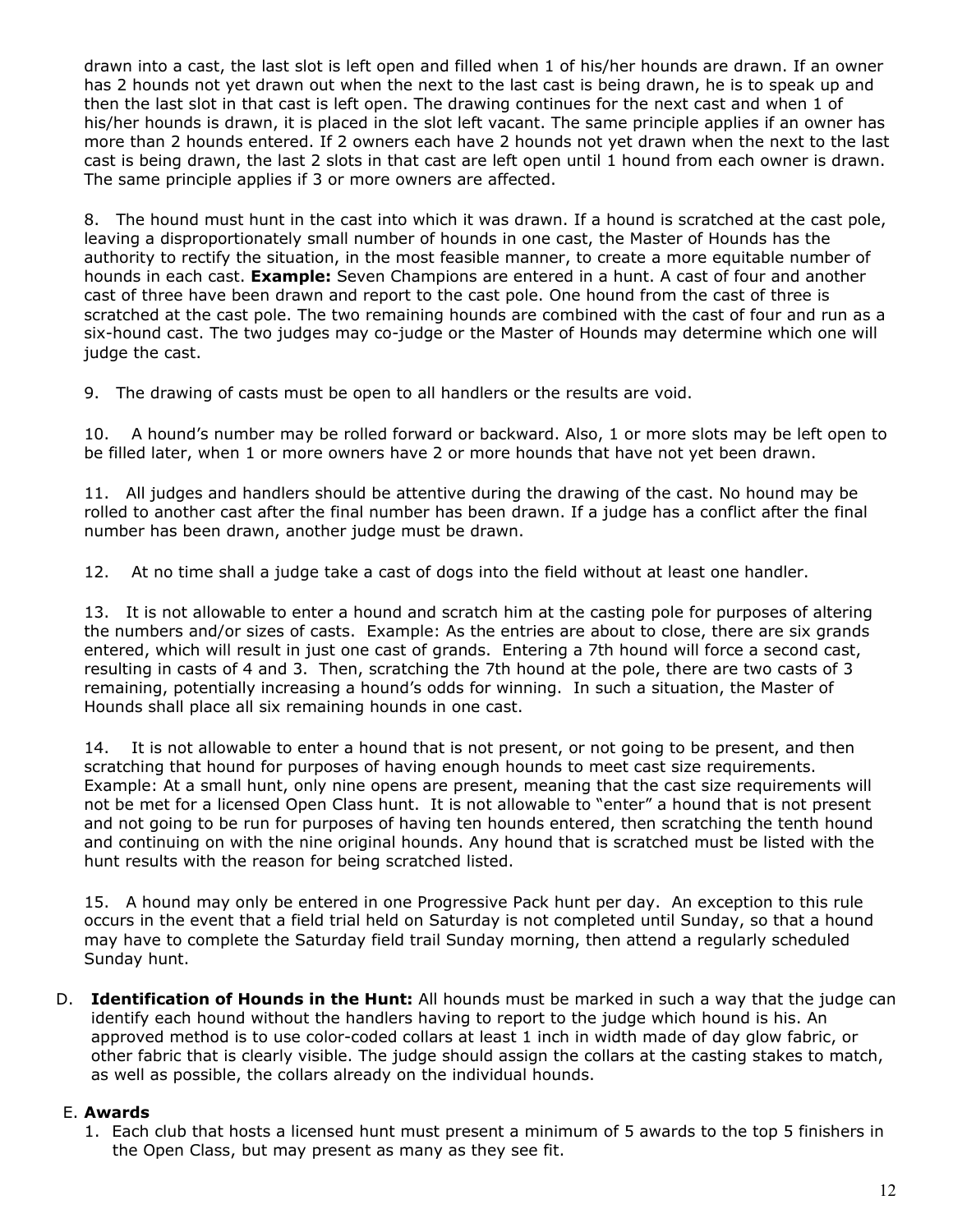- 2. A first-place award must be given in the Champion Class and a first-place award must be given in the Grand Champion class. However, a club has the option of giving out more awards if it desires.
- 3. The awarding of prizes that are donated by dog food companies or other sponsors is left up to the discretion of the host club, rather than based solely on the order of finish of the hounds.
- 4. No cash prizes may be awarded without the permission of the ARHA.
- 5. No Calcutta, Shotguns, or other significant awards may be given.
- 6. ARHA does not prohibit raffles at hunts.

#### F. **Reporting Hunt Results to the ARHA**

- 1. The Secretary or President of the host club shall issue Approved Certificates to the owners of the top 10 hounds in the Open Class and up to 10 winners of the Rabbit Champion Class, and the Grand Rabbit Champion Class. Certificates shall also be issued based on the Bench Show rules.
- 2. The President or Secretary of the host club must fill out a hunt results form and mail it within 15 days of the hunt to ARHA. The white copy of the winner's certificate must be sent to the ARHA office with the hunt report form for every hound that placed in the field or on the bench.
- 3. If these procedures are not followed, the club hosting the hunt could face penalties as seen fit by the Watchdog Committee.

#### VIII. **Progressive Pack Running Rules and Scoring Procedures**

- A. Scoring can only occur during active running time. No scoring shall be done prior to the cast beginning, during a time out, or after the cast has ended.
- B. All points are plus or minus points.
- C. A rabbit is defined as a Cottontail, Hare, Snowshoe Hare, Jack Rabbit, Swamp Rabbit or any subspecies of these.
- D. The judge does not have to see the rabbit to award points.
- E. **Strike**
	- 1. The Progressive Pack format promotes rabbit hunting beagles that search hard, work their cover thoroughly and account for their game. The Strike (and Jump) point system is in place to reward hounds that do just that.
	- 2. **Definition:** A strike is 3 or more barks over a short time span from the same hound once the cast has begun. This hound is said to be "on the clock" and has four minutes for either that hound or its' packmates to produce the rabbit for the strike to be considered successful. **Note:** For purposes of clarity, it should be understood that a rabbit can be considered "produced" without being jumped, but cannot be jumped without being produced.

### **A SUCCESSFUL STRIKE HAS A POINT VALUE OF TWENTY (+20).**

- 3. If no hound is on the clock and a hound jumps a rabbit, that hound is awarded strike and jump points regardless of whether or not the hound barks. **Example:** A hound is hunting hard in the brush and pushes a rabbit out the other side. The rest of the pack sees the rabbit and the race is on. In this example, the hound hunting hard and pushing the rabbit out of the brush should be awarded strike and jump points even though the hounds out in the open barked first. Note: In the scenario described in the example, the judge must see the jump occur (or be certain by process of elimination, which hound jumped the rabbit).
- 4. In the event that 1 hound strikes but another hound jumps the rabbit, the hound that struck shall receive strike points and the hound that jumped the rabbit shall receive jump points.
- 5. A hound that opens on the track and is struck by the judge does not have to produce the rabbit himself to receive his strike points. The rabbit may be produced by any or all of his packmates provided that occurs within the allotted 4 minutes.
- 6. The judge does not have to see the rabbit in order to produce it.
- 7. If the judge sees what he believes to be the rabbit that the hound on the clock is working, the rabbit is automatically produced and strike points are awarded. If the judge sees the rabbit in its setup he should remain still, let the four minutes continue and give the hounds the opportunity to score a jump. If, at the end of the four minutes, the rabbit has not been jumped the judge may flush the rabbit and put the hounds on the track and go from the first check.
- 8. After a hound has opened (3 or more barks) and the judge strikes that hound, the judge shall give 4 minutes for the rabbit to be produced. If no rabbit has been produced at the end of the 4 minutes, the judge shall announce time has expired and issue 10 minus points to the dog that was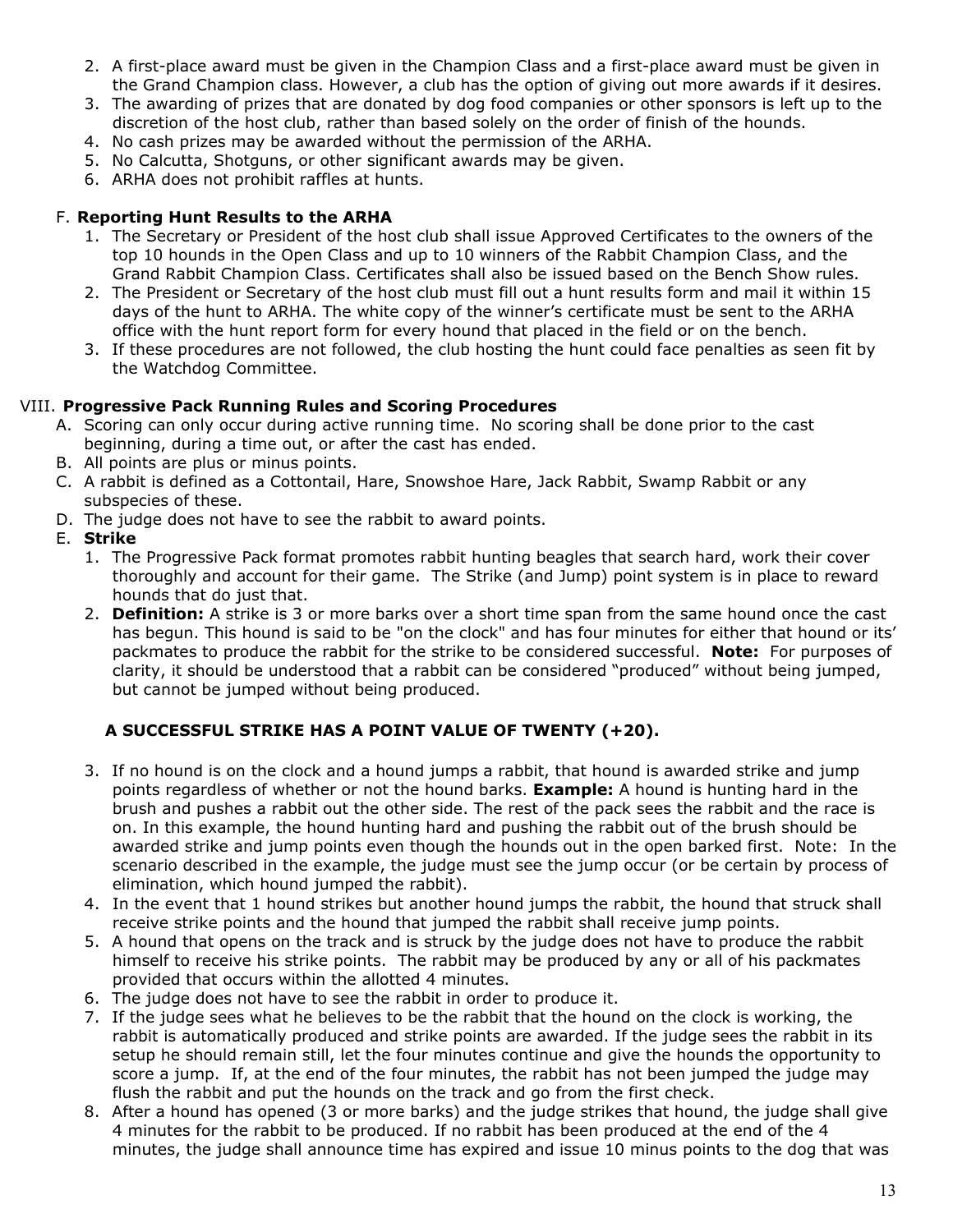on the clock. He shall instruct the handlers to move their hounds to another area, or ask if they wish him to do so. He may or may not request that the handlers leash their hounds.

- 9. Strike points can be given just once on each rabbit. A "dead track" must be announced and the strike and jump reopened, before another strike may be awarded.
- 10. If no hound is on the clock and a rabbit is jumped by a judge, handler, or spectator, no strike or jump points shall be awarded. However, at the judge's discretion, the hounds may be called in and put on the track for scoring to begin at the first check after ALL the hounds in the cast are in the chase.
- 11.A hound that is on the four-minute clock shall be given minus points if he loses interest and quits the track within 4 the minutes. **Example:** A hound barks three or more times in a short time span, then loses interest and leaves the area where he struck. The hound would be minused when he left the strike area. The four minutes is no longer a consideration. Even if other hounds are working the track, the hound that is on the clock receives a minus if he loses interest and leaves the strike area. If no other hound is working the strike area, the strike and jump can be declared open again after the hound is minused. However, if other hounds have opened on this same line, the hounds must be moved to a new area. Note: Harking to another hound in the cast is not considered "losing interest," and the hound remains on the clock until a rabbit is produced or the four minutes expire. Note: A strike area has no predetermined size; as long as the hound is working to produce the rabbit he shall remain on the clock.
- 12. The judge shall give the hound that is struck a full four minutes on that track no matter what the other hounds in the cast do. However, if the judge determines that another hound has produced the rabbit that was struck, he shall ask the handler to get his hound up to the one running the rabbit. The hound that is on the clock receives the strike points.
	- a) If the hound on the clock harks to another hound or hounds that have produced a rabbit that the judge believes to be a different rabbit than the one that was struck, the judge may, at his discretion, begin scoring from the first check or instruct the handlers to catch the hounds and move them. In this situation the hound that was on the clock receives neither plus nor minus points.
- 13. In a situation where the judge cannot determine which hound barked on the strike, he may ask the handlers which hound barked. If the majority of the handlers agree on which hound opened first the judge shall award strike points if the rabbit is produced within the allotted four minutes. If no handler claims the dog, the judge can, at his discretion, either start scoring from the first check once all the hounds are on the line, or call time out and move the hounds to a different location.
- 14. If strike and jump are open and a hound catches a rabbit, he gets credit for a strike and jump regardless of whether or not he barked. If one hound is struck in, and another hound catches a rabbit from its setup, the hound that catches the rabbit is credited with a jump even if he does not bark. The hound that was struck in gets credit for the strike. Note: If the rabbit is caught in its setup, the hound that catches it receives strike & jump points. If the rabbit is up and running and a hound runs it down and catches it, that hound receives check points. **Note:** In the event a nest of baby rabbits is found by a hound, judge, or handler, a time out is to be called, the hounds are to be leashed and moved to a new area. No strike or jump points are to be awarded on baby rabbits still in the nest.

#### 15.**See SECTION X.E concerning a strike that occurs in the last four minutes of a cast**.

### **F. Jump**

- 1. Definition: A jump occurs only when a rabbit has been flushed from a setup by one of the hounds in the cast. A jump can occur only at the beginning of a chase. Only one jump may be scored on each rabbit. A "dead track" must be announced and strike and jump re-opened before another jump may be awarded. **A JUMP HAS A POINT VALUE OF TWENTY (+20).**
- 2. The judge may be unsure of which hound actually jumped the rabbit and may not award any jump points. **Example:** Hounds A, B, and C go under a brush pile and a rabbit runs out of the other side of the brush pile. 1, 2, or 3 of the hounds may have actually jumped the rabbit, but the judge cannot determine this, so he does not award points.
- 3. The judge does not have to see the rabbit to award jump points.
- 4. Please refer to **SECTION X. E.** regarding a possible jump situation where a judge sees the rabbit in its setup while a hound is on the four-minute clock.
- 5. If no hound is on the clock a hound that jumps a rabbit shall receive strike and jump points and shall receive check points as they are earned, even if he is the only dog running the track. The judge shall immediately instruct the handlers of the other hounds to bring up their hounds and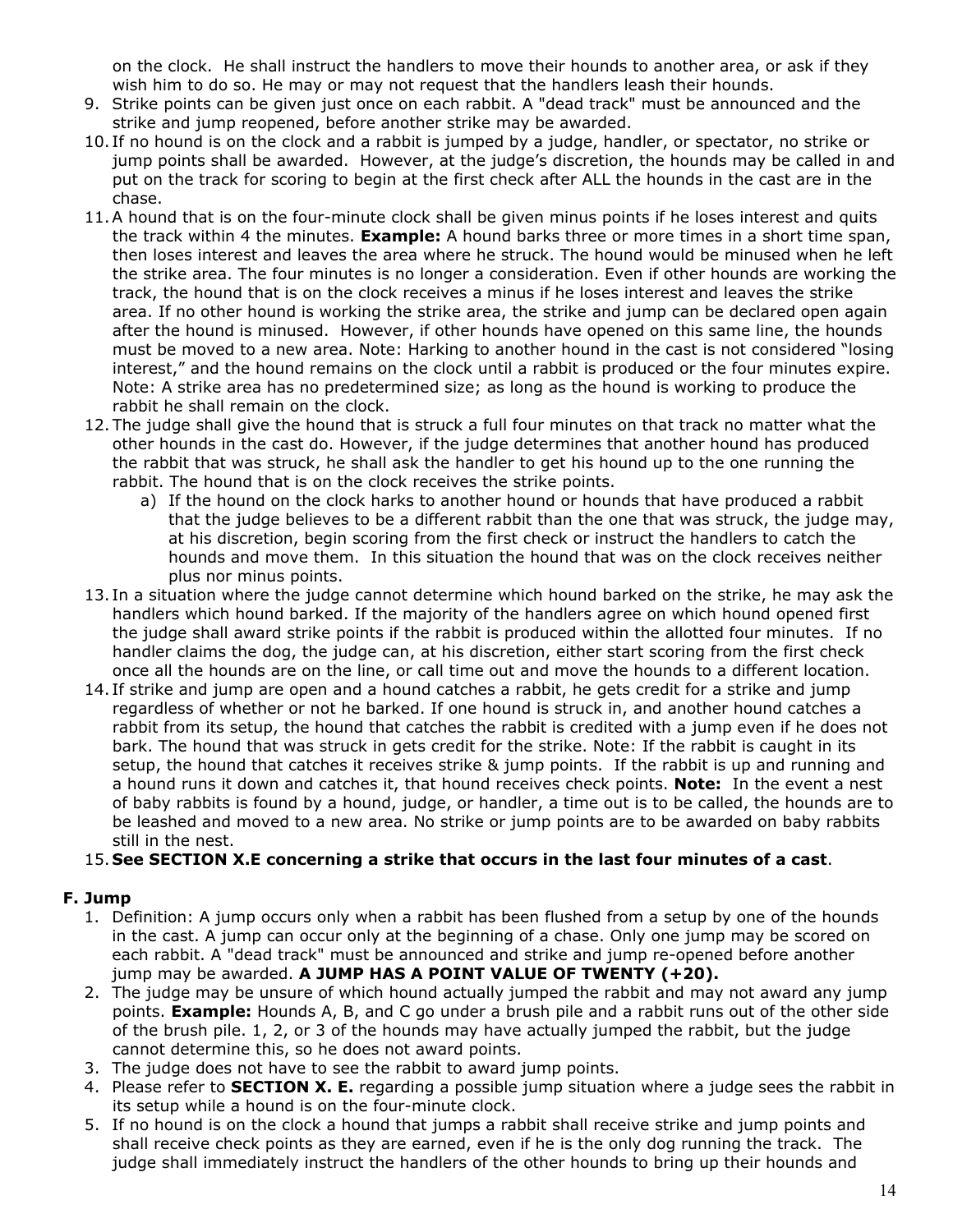place them in the chase with the hound that first jumped the rabbit. **Example:** Hound "A" jumps the rabbit and follows track. No other hound joins hound "A" in the chase, so he is running the rabbit solo. Hound "A" has a breakdown in the forward progress, but then regains the line by giving mouth and making forward progress. Hound "A" is scored check points each time it is evident that he has had a breakdown in the forward progress, but then recovers the line by giving mouth and making forward progress. The judge shall continue scoring hound "A" and/or any other hounds that join the chase until a dead track is declared.

- 6. A hound that does not hark in or join the chase once a rabbit is produced shall not be scored if he produces another rabbit. The judge shall judge the hound that produced the rabbit first and the other hounds that are in that chase. **Example:** Hound "A" drifts away from the pack. Hound "B" jumps or strikes a rabbit and the chase is on. Hound "A" jumps a rabbit after Hound "B" has already jumped or struck a rabbit. Hound "B" and the other hounds in the original chase are scored and Hound "A" is not. The judge should request that Hound A be brought up and put in the chase.
- 7. If the judge does not see which hound jumped the rabbit, he may ask the handlers to identify the hound that jumped the rabbit. He shall not award jump points unless the majority of the handlers agree on which hound jumped the rabbit.

#### G. **Checks**

- 1. The Progressive Pack format promotes a hound that, after losing contact with the line, works quickly but thoroughly to regain the track. The Progressive Pack hound should return to the point of loss and work the check from the inside out.
- 2. **Definition:** A check occurs when it is evident that there is a breakdown in the forward progress of the chase. The hounds do not have to cease barking in the check area for it to be considered a check. If it is evident that no hound is making forward progress on the line, then a check has occurred. A hound must claim the check by giving mouth and making forward progress. At a check, hounds should first work close to where the check occurred, then extend the search further afield to regain the line. Note: A check is not determined by elapsed time. Forward progress has no preset distance. **SOLVING A CHECK HAS A POINT VALUE OF TEN (+10).**
- 3. The first hound to successfully work out the check and make forward progress on the line while giving mouth shall be awarded check points. **Note:** The judge should give this a few seconds to materialize to ensure that the hound actually does have the line.
- 4. If one or more hounds overrun a turn in the line, or lose the line, and another hound, behind them, turns with the line, or carries the line on beyond their point of loss, gives mouth, and makes forward progress, he must be awarded check points. This is often referred to as "cutting from behind."
- 5. The scoring of checks shall continue as long as the chase continues.
- 6. If a hound catches a rabbit that the judge believes is the rabbit the hounds have been chasing, that hound is awarded check points.
- 7. The judge should remain vigilant during a breakdown to avoid awarding points to a hound that is feeding off another hound's work. **Example:** The hounds are in a breakdown. Hound A barks like he has the line and takes one step forward. Hound B jumps directly in front of Hound A and leaves with the line with A following behind. Hound A should be awarded the check, not hound B.
- 8. If the judge determines that the rabbit has holed up, or that the hounds have hopelessly lost the track, he shall announce to the handlers that the track is dead.

### H. **Scoring of Minus Points**

1. The Progressive Pack format promotes a smooth-running hound that brings a rabbit around to the gun as quickly and efficiently as scenting conditions allow. The Progressive Pack hound should maintain reasonable contact with the line, should gear down when scenting conditions are poor, and should work a check quickly but thoroughly from the inside out. The minus point system is in place to take points away from a hound, or possibly remove a hound from the cast who, by his behavior, disrupts this process.

### **THE ACTIONS DESCRIBED BELOW EACH CARRY A POINT VALUE OF NEGATIVE TEN (-10).**

2. **Failure to Produce:** A hound is put on the four-minute strike clock and no rabbit is produced by him or his castmates within the allotted four minutes.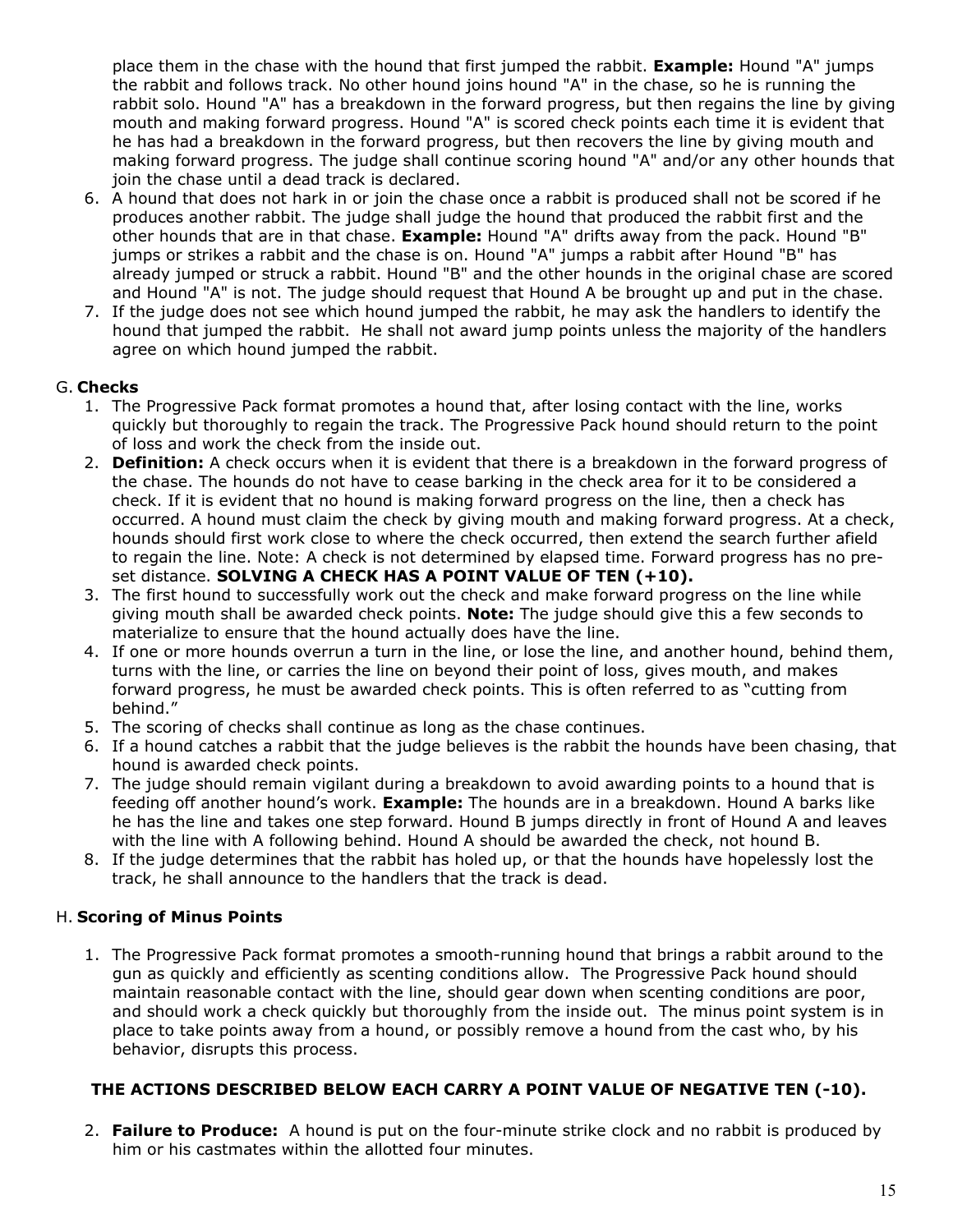- 3. **Pop-Off Barking:** A hound barks three or more times in a short time span but is not working a track (in other words, a hound that is just barking to hear himself bark). Note: Judges are granted some latitude here in the early part of a cast. Judges should remember that many of these dogs have been hauled hundreds of miles and spent hours, if not days, in the dog box or trailer. Note: Barking while harking into the pack is not considered pop off barking.
- 4. **Backtracking:** When a hound is clearly trailing and barking in the opposite direction of that which the rabbit went for a distance of at least 50 feet on a track that has already been run by a hound or hounds.
- 5. **Not Packing:** When a hound continually runs off to the side, in front of, or well behind the pack and is not contributing to the chase, or, when a hound continually leaves the chase to go find its own rabbit. Note: This does not apply to hounds that temporarily lose contact with the pack, nor does it apply to hounds that have split off onto a separate rabbit.
- 6. **Swinging:** When a hound leaves an established line to get ahead of the pack. Note: Passing other hounds while still on the line is not swinging.
- 7. **Skirting:** When a dog leaves the line to avoid difficult terrain or heavy cover in order to gain an advantage on his packmates. Note: Skirting can only occur once the hounds are packed up and running the line. Skirting cannot occur at the beginning of a chase or when the hounds are in a check. Note: A woven wire or similar type fence is not considered difficult terrain.
- 8. **Not Working the Check:** When a hound just runs around in the check area, whether barking or not, but is making no attempt to solve the check. –OR- When a hound enters the check area and just watches the other hounds but makes no attempt to solve the check –OR- When a hound enters the check area and leaves, making no attempt to solve the check.
- 9. **Slipping the Check:** When a hound slips out of the check area on the track, refusing to bark for at least 50 feet in an effort to gain an advantage on the other hounds. This is also sometimes referred to as stealing the track or slipping the rabbit.
- 10.**Pulling:** When a hound leaves the check area for some distance without having the line but barking like he does, and pulls another hound or hounds out of the check. –OR- When a hound hangs up on the line barking and won't pull up with the pack, thus pulling another hound or hounds back down the line or out of the check area.
- 11.**Reaching:** When, upon losing the line, a hound continues to cast forward for some distance rather than returning to the point of loss –OR- when upon losing the line, a hound immediately casts out in a wide loop rather than working the check from the inside out. **Note:** A check area has no predetermined size. Judges should always be gauging the scenting conditions by how the hounds are working. Judges should also be aware of the terrain where a breakdown occurs. Poor scenting conditions and/or bare ground typically produce bigger check areas and wider check work by the hounds. Hounds should not be minused for doing what it takes to keep the chase going, as long as they have first worked from the inside out.

### I. **Disqualification of a Hound, Handler or Owner**

- 1. A Progressive Pack field trial is intended to be an event in which the hounds can demonstrate their abilities and be judged fairly based on a set of standards and rules. Behaviors that detract from this process, either by owners, handlers, or hounds, as outlined below, will result in the disqualification of a hound from the field trial.
- 2. Any hound that has been disqualified in the field shall be leashed as soon as possible. The judge shall inform the handler that the hound has been disqualified. The handler shall, at that time, catch and leash the hound, while trying not to disturb the remaining hounds.
- 3. The following will result in disqualification of a hound:
- A. **Minusing Out:** When a hound accumulates 30 minus points during a single cast, he shall be disqualified, regardless of how many plus points the hound has. **Example:** Hound A has 200 plus points, but accumulates 30 minus points. Hound A is disqualified.
- B. **Disruptive Behavior by the Hound:** If, during a cast, a hound is fighting, attempting to fight, or continually attempting to mount another hound that is not in heat, in such a fashion that it prevents the other hounds from hunting.
- C. **In Heat:** If a female is in heat and is distracting to the other hounds.
- D. **Not Hunting:** If a hound refuses to hunt for 5 consecutive minutes of any cast. Note: The judge must announce that the hound is being clocked for not hunting. **Note:** A judge should make allowances giving the hounds time to acclimate, before placing on hound on the clock for not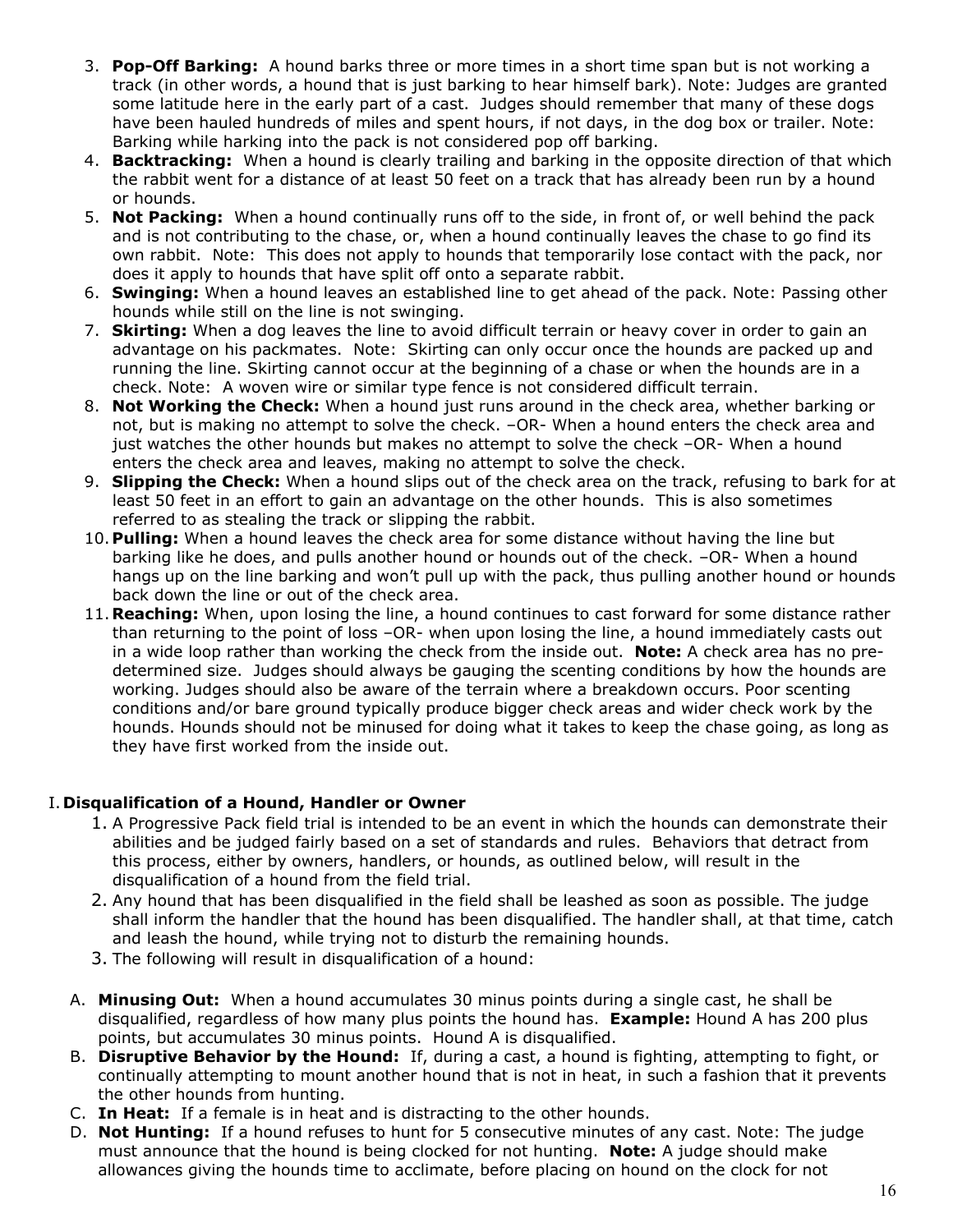hunting. **Note:** If a hound is on the clock for not hunting, the judge should continue to hunt the pack giving the dog on the clock every opportunity to start hunting. He may, at his discretion, ask the hound's handler to walk along with him. This allows the judge to stay close to the pack without losing sight of the hound that is on the clock for not hunting.

- E. **Prohibited Handling in the Field:** If the handler touches or otherwise attempts to handle his hound, such as verbally, by hissing, by whistling or using hand signals, or using any banned device during a cast without the judge's permission. An exception to this is if the hound is in danger.
- F. **Oversized Hound:** A hound that has been inspected by the Breed Inspector and found to be oversized shall be disqualified.
- G. **OFF GAME**: **Defining and Clarifying Off Game:**

Off-game is divided into two categories Major Off Game and Minor Off Game.

- a. **Major off game** includes deer, elk, moose, bear, wild hog, wild sheep wild goat, wolf, coyote, fox mountain lion, lynx and bob cat.
- b. **Minor off game** includes anything other than a hare, a rabbit and not listed in major off game.
- c. **Reporting Off Game:** Offences involving Minor Off Game **SHOULD NOT** be reported to the NKC/ARHA office (minor off game is not to be listed on hunt report DQ listing) and shall not count toward the "three strikes and your are out rule". All Major off Game **shall** be reported to the NKC/ARHA office (all major off game offenses are to be listed on the hunt report DQ listing). Offenses involving either category of off game would still result in the dog or dogs being disqualified for the day.

**Important:** If a dog gets a minor off game in the course of a trial and his paperwork needs to be sent to the NKC/ARHA office due to a small class or bench show placement please note Disqualified on his paperwork NOT off game.

- d. **Banning from Competition for Off Game:** A hound shall be barred from all competition in Progressive Pack ARHA licensed hunts for 1 year if he has three **major off** game offences in a calendar year (January 1st through December 31st). The barred year shall begin on the date of the third disqualification and last 1 year. January  $1<sup>st</sup>$  of each year the three strikes for major off game count resets to "0" for all dogs. Any dog's that have been barred will also reset but are not eligible to hunt until the barred year is over.
- 1. A hound does not have to bark to be considered to be pursuing off game. **Example:** Hound A takes up the track of a deer, barking as he goes. Hound B joins in and continues to go well after the point that he could smell the deer, but never barks. Both hounds A and B are disqualified.
- 2. Harking into a hound that is pursuing off game, then quitting the track upon discovering it is not a rabbit track, is NOT reason for disqualification, regardless of whether the hound that harks in barks or not. **Example:** Hound A takes up the track of a deer, barking as he goes. Hound B harks in to Hound A, barking as he approaches. Hound B joins in with Hound A for a short distance, then quits the track and returns to the judge, the handlers, or continues to search for a rabbit. Hound A is disqualified. Hound B is not.
- 3. "Bugger-barking" at livestock, a snake, a turtle, or anything else the hound may not frequently encounter in the normal course of rabbit hunting is not considered pursuing off game unless the hound pursues or trails.
- 4. To pursue and catch is a basic instinct of all dogs, particularly the hound breeds. This instinct is "triggered" instantly when an opportunity is presented to the dog. Virtually no amount of training can overcome this automatic trigger. Judges must always apply common sense to an off-game call. **Example 1:** A hound jumps forward, sticks its muzzle down in the grass, and comes up with a field mouse. This should not be considered pursuing off game.
- 5. Judges should be aware that by running with a hound that is pursuing off game, they may inadvertently be "encouraging" the other hounds to join in the chase. Once a judge suspects off game, he should stop running with the hound(s) and give any hounds he may have inadvertently "coaxed" into the chase an opportunity to quit the track.
- 6. Judges should not be quick to call an off game. Waiting a bit for the scenario to play out, if at all possible, is usually the best policy. **Example:** A hound goes on the four-minute strike clock in an open meadow. The rest of the pack joins in, and they gradually work the track into a large thicket. At the 2-minute mark, they get to about the middle of the thicket and a covey of quail flushes. All the dogs go quiet. At the three-minute mark, a couple of the hounds begin barking again, and at the 3 ½ minute mark they all fire off and push a rabbit out of the thicket. No dog should be disqualified under this scenario. However, had the judge called an off game when the quail flushed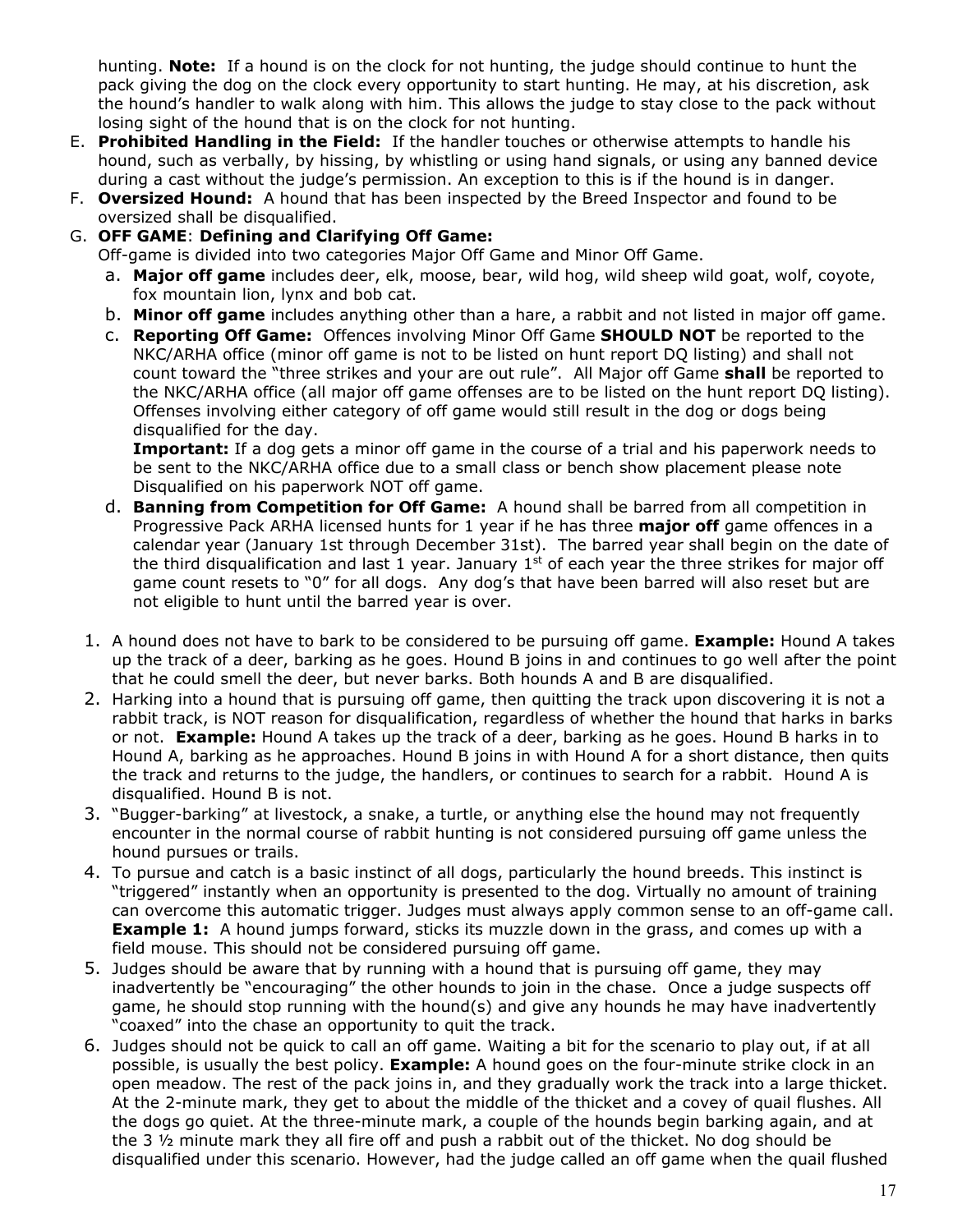and the dogs went quiet, the handlers would have entered the thicket to catch their hounds and the entire pack would have been wrongfully disqualified

- 7. The judge does not have to see what the dogs are running. He may base his decision on the actions of the hounds and/or the manner in which the track is being run. However, the judge must be convinced beyond a reasonable doubt that the hounds are pursuing off game.
- 8. Trailing another hound in the cast, or trailing a handler, is not considered off game. **See SECTION VIII.M.5 for treatment of this.**
- 9. A handler may not "save" his hound from an off-game situation by catching or scratching his hound. **Example:** The entire pack takes a track which the handler of Hound A suspects to be off game. The handler instructs the judge to scratch Hound A. A few minutes later, the judge declares the track to be off game. Hound A is disqualified even though he was scratched prior to the call being made. **Note:** This rule does not apply to a hound that is caught to be kept out of danger. The judge must agree that the hound, was, in fact, caught to be kept out of danger. Example: Hound A strays from the pack and starts a track right alongside a busy road. The handler of Hound B is able to catch his hound before it goes to Hound A. The rest of the pack makes it to Hound A and the chase is on. The pack crosses the road, goes into the woods for a ways, then doubles back, coming back across the road, hot on the heels of a fox. The judge declares an off game. All hounds in the cast, with the exception of Hound B, are disqualified. Hound B is not disqualified because he was caught to be kept from danger, and therefore, was not given the opportunity to turn down the track.
- 10.A hound may not be disqualified for pursuing off game after the cast has ended, even if, without the judge's knowledge, the violation occurred while the cast was still being run. **Example:** At 55 minutes into the cast, a hound is placed on the strike clock. A few minutes later, the judge produces what he believes to be the rabbit and begins scoring the pack. At the 60-minute mark, the judge calls field trial. One minute later, a bobcat runs past the judge and handlers with the entire pack right behind him. In this circumstance, no hound is to be disqualified and all scoring remains on the scorecard.

#### K. Time Outs

- 1. Only the judge has the authority to call a time out, but a handler may request a time out.
- 2. The judge shall keep an accurate record of the amount of time involved in each time out, and the amount of time used for a time out shall be added to the total time of the cast. **Example:** A 1-hour cast started at 9:00 AM. The judge called a 10-minute time out. Instead of the cast ending at 10:00 AM, it will end at 10:10 AM.
- 3. Anytime a judge has a handler leash a hound that has not been disqualified he must call a time out. Once all of the hounds that have not been disqualified have been leashed, the judge may call time in and release the hounds so they can return to active hunting.
- 4. During a time out, the judge may instruct the handlers to call in their hounds and leash them. However, the hounds do not have to be leashed during a time out if the judge so declares. A time out may be called if the hounds go onto property where the judge and handlers may not be welcome. If the chase continues and returns to friendly territory the judge can note the duration of the time out and resume judging. A judge may also call a time out without leashing the hounds if he is momentarily incapacitated, or if the hounds are running in a totally inaccessible area. This is often referred to as a "running time out."
- 5. No scoring shall occur during a time out.
- 6. If a rabbit is jumped, or struck, during a time out the judge may use this rabbit for the next chase, but no jump or strike points are awarded. However, a judge must not allow the hounds to actively hunt during a time out for the purpose of extending the hunt until a rabbit is jumped.

### L. **Dead Track**

- 1. If a breakdown in the chase occurs and the judge feels that the hounds have hopelessly lost the track, he shall announce to the handlers that the track is dead and the chase ended.
- 2. When a track is declared dead the judge may call time out and request that the handlers leash their hounds to move to another area. The judge may elect to try to move the hounds himself without their being leashed. In this case, he may or may not call time out at his own discretion. In either situation the scoring has stopped and does not commence until the judge announces that the hunt has again started or states that the strike and the jump are open.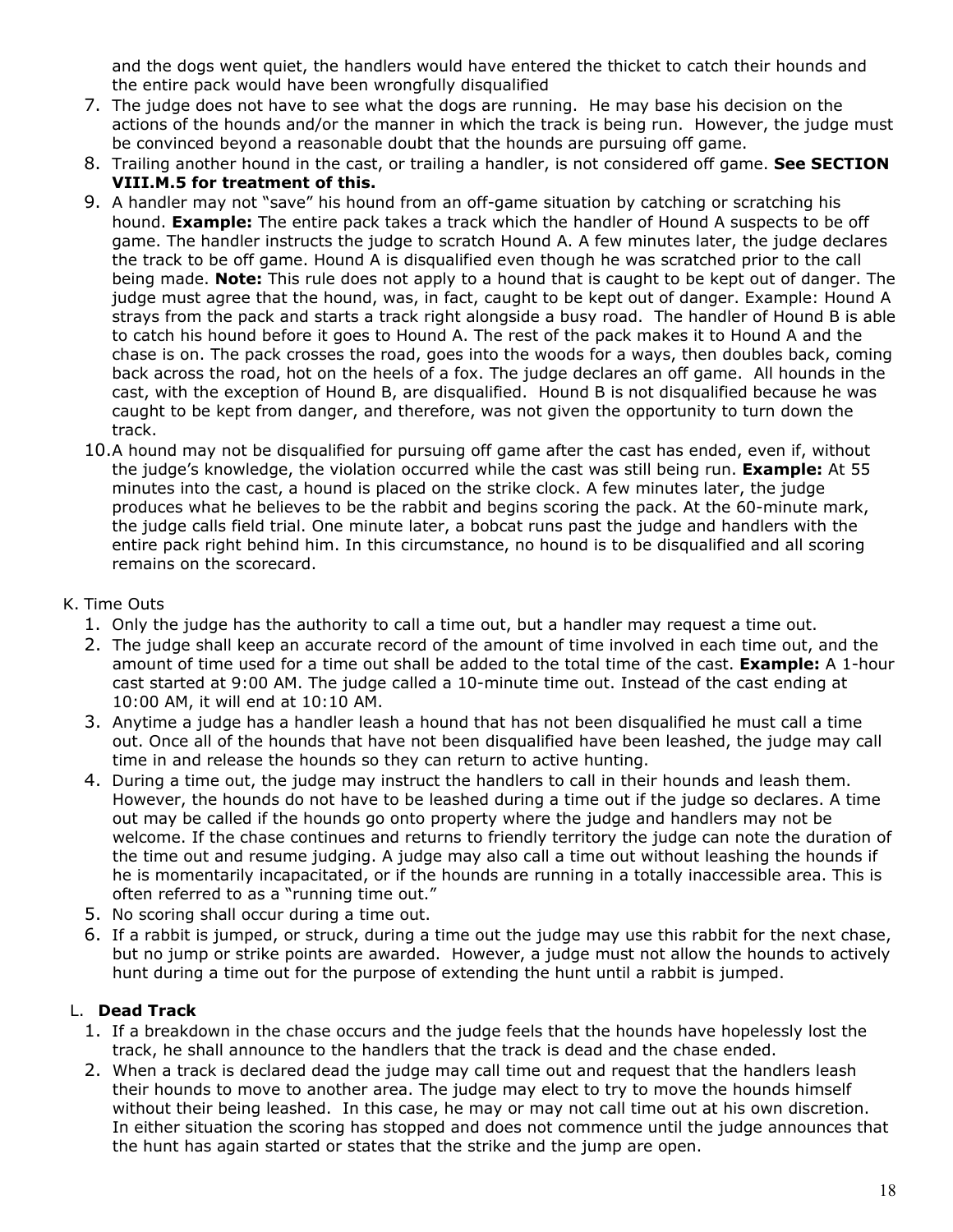3. When a dead track or a time out has been called and it is evident that 1 or more hounds have left the hunting area, the judge will instruct the handlers of the hounds that are missing that they have 5 minutes to catch their hounds and return to the cast. At the conclusion of the 5 minutes, the judge will instruct the handlers of the hounds caught to re-cast their hounds. Scoring will resume even if the missing hounds are not back in the cast. If and when the missing hounds return, they will be allowed to re-join the cast and scoring. This provision does not apply to hounds having left the area pursing off game.

#### M. **Miscellaneous**

1. **Electronic Training Collars & Tracking Collars:** Training and tracking collars **ARE** allowed in the field. Training collars that have the ability to be controlled by cell phones are **NOT** allowed. If training collars are used, all the transmitters must be placed in a bag and held by a pre-appointed handler who will carry them in the field. Handlers ARE permitted to carry the receiver for tracking collars in the field. Combination tracking and training collars are permitted and treated just like a training collar. If a handler intends to use a training collar, he must present it to the field judge for inspection at the casting pole prior to putting it on his hound and give the transmitter to be placed in the designated bag to be held by the pre-appointed handler. Likewise, tracking only collars are to be presented to the field judge prior to the cast and approved. Training collars are only allowed to be used in one of the three following instances:

1. The judge announces the cast has ended at the conclusion of the cast.

 2. The judge announces that a hound has been disqualified for any reason, that hound's handler may request the training device and use it for training purposes.

 3. In the instance the judge calls a time out, training devices may be used only at the judges' discretion.

**NOTE:** We are aware that there are combination tracking/training units that may be modified by removing the training pods from the collar. These units such as, or similar to (Garmin Alpha-TT15) are allowed to be modified to tracking only. However, the Alpha device must still be placed in the cast bag as the unit still has the tone function. If a handler wants to use the collars such as TT15 for tracking only without the Alpha device, but with the ASTRO 320 device, this would be allowed. When the collar is installed into the ASTRO 320 with the training pods removed this unit becomes track only without any tone feature through the ASTRO 320.

- 2. **Sight Chasing:** If a hound sight chases the rabbit the judge believes the pack has been running, and pulls away from the pack without their knowledge, the judge shall immediately instruct the handlers to get their hounds up to that hound.
- 3. **Splits:** If, during a chase, one or more hounds in the cast split off from the pack on another track, and the judge can positively determine which group of dogs is running the original rabbit, he shall follow the hounds running the original rabbit and continue scoring as normal. He shall also instruct the handlers of the other hounds to get their hounds back with the hounds that are on the original rabbit. If the judge cannot positively determine which group of hounds is running the original rabbit, he shall stop scoring and instruct the handlers on which group of hounds to catch and move to the other. He may also, at his discretion, call a dead track and have all of the hounds caught and moved.
- 4. **Tame Rabbits:** If the judge is aware that the hounds are running a tame rabbit no scoring shall take place and the judge shall call a time out and move the hounds away from the area. No hound shall be penalized for running tame rabbits. If a judge determines it was a tame rabbit the hounds have been running, points scored on the tame rabbit shall remain on the scorecard.
- 5. **Trailing Another Hound or Handler:** If strike and jump are open, and a hound is observed by the judge to be trailing another hound or a handler and barking, he can either be put on the fourminute strike clock after the third bark, or minused for pop off barking. Since it may be somewhat difficult to determine what the hound is actually doing, particularly on the first occurrence, it may be advisable to put the hound on the strike clock the first time. Then if the behavior repeats itself, the pop off barking rule should be implemented to save valuable cast time. Each time a hound receives a minus for pop off barking in this situation, a time out should be called, and all the dogs caught and moved.

#### IX. **HANDLERS AND SPECTATORS**

A. **Handlers**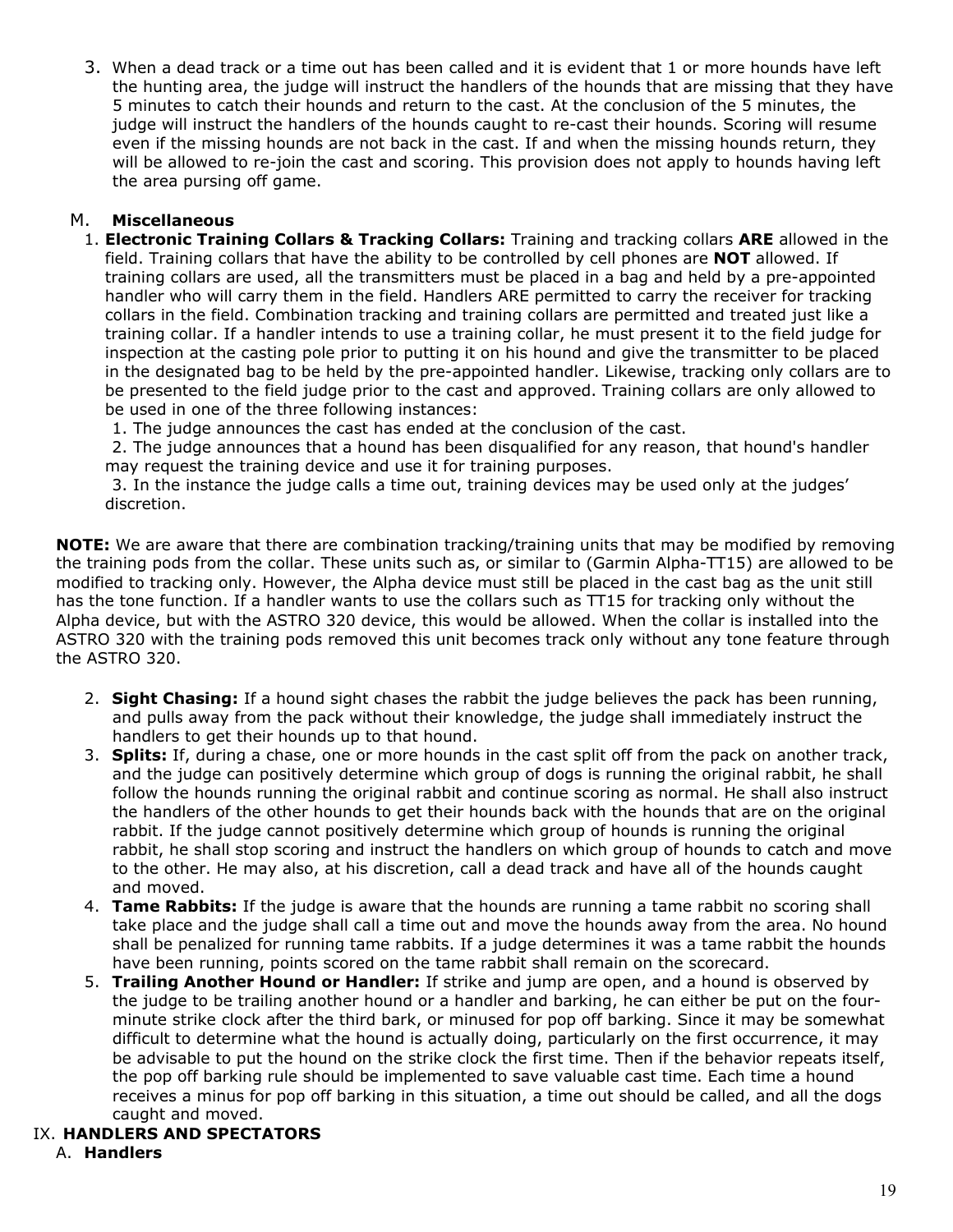- 1. **Definition of handler:** Any person who takes the hound into the field for a cast, after the hound has been entered in the event.
- 2. A handler is permitted to handle more than 1 hound in a cast.
- 3. Distances between judge, handlers, and spectators, is at the discretion of the judge.
- 4. All handlers must stay in a group. A handler shall not stray from the group in order to attempt to get his hound to hunt or in an attempt to jump a rabbit, or to gain an advantage in any manner.
- 5. If a handler does not stay in the group he shall be warned by the judge and, on the second offense, the judge shall disqualify his hound. This rule is not intended to be imposed on a handler that is temporarily left behind or is physically unable to keep up with the group.
- 6. The handler shall not direct any questions to the judge regarding scoring until the cast has ended, nor should he tell the judge how to score.
- 7. After the cast is over and the judge presents the scorecard, then the handler may ask questions about the cast and the scoring of the cast and discuss any concerns with the judge. At no time during or after a cast shall a handler argue with the judge.
- 8. If the handler does not agree with the judge and wishes to protest, he should not sign the scorecard. **See SECTION IV concerning protests.**
- 9. The handler shall identify his hound when asked to do so by the judge.
- 10.The handler shall not call, restrain, or encourage his hound unless he is permitted by the judge to do so. This may be cause for disqualification. **Refer to SECTION VIII. I. g**
- 11.A handler is not allowed to catch his hound and lift it over a fence, or other obstacles, unless permitted by the judge to do this.
- 12. If a hound is running a rabbit other than the one the pack is running, or the hound has wandered some distance from the other hounds before a chase has started, the handler may ask the judge's permission to catch his hound and put it in the pack. Note: The handler is allowed to leash his hound to return it to the pack. No time out is called unless the judge instructs a handler to leash a hound.
- 13.Unsportsmanlike conduct is not permitted and may be cause for disqualification. **Please see SECTION II.E.K.**

### B. **Spectators:**

- 1. A spectator is a person who goes into the field to observe the hunt. The spectator is not part of the hunt. He is only an observer.
- 2. The judge shall instruct spectators as to where he wants them to be in relation to the handlers and himself.
- 3. Spectators cannot be called as witnesses in a protest situation.
- 4. It is up to the judge whether or not to allow spectators to ask questions during the cast. Spectators should not tell the judge how to judge the hounds.
- 5. A spectator cannot touch a hound or in any way encourage the hound when they are in the field.
- 6. With the permission of the judge, a spectator may help a handler catch a hound if a handler is in need of assistance, if a hound is in danger, if the hound is chasing off game, or at the end of the hunt.
- 7. A spectator who is abusive, uses abusive language, threatens or strikes a judge, Master of Hounds, handler, or another spectator, may be disqualified by the Master of Hounds if he is also a handler or owner. He shall also face whatever penalties are set down by the Watchdog Committee.
- 8. Unsportsmanlike conduct is not permitted. **Please see SECTION II. E. k**

# X. **RUNNING TIME**

- A. All casts shall be run for one hour excluding time outs. A hound must complete the cast in order to be considered for placement in the cast.
- B. The one-hour cast time may be extended as set forth in **SECTION VIII.E. , XI. E. 2** (referring to a strike in the last four minutes of the cast, or certain casts in which there is no positive scoring and hounds are tied for first with zero or fewer points).
- C. Before a hound is declared to have placed in the final cast in a licensed hunt and receive Progressive Pack ARHA and Hound of the Year points, it must have been judged in active hunting for a minimum of 2 hours. The following are exceptions to this rule:
	- 1. In the event all but one cast of hounds are disqualified, then those hound's final placement will be according to the way they placed in their cast. In such a case, the two-hour minimum running time would not be applicable. Other unforeseen situations of this type may arise necessitating a decision by the Master of Hounds. His decision will be final so long as it is consistent with the general parameters of the rules.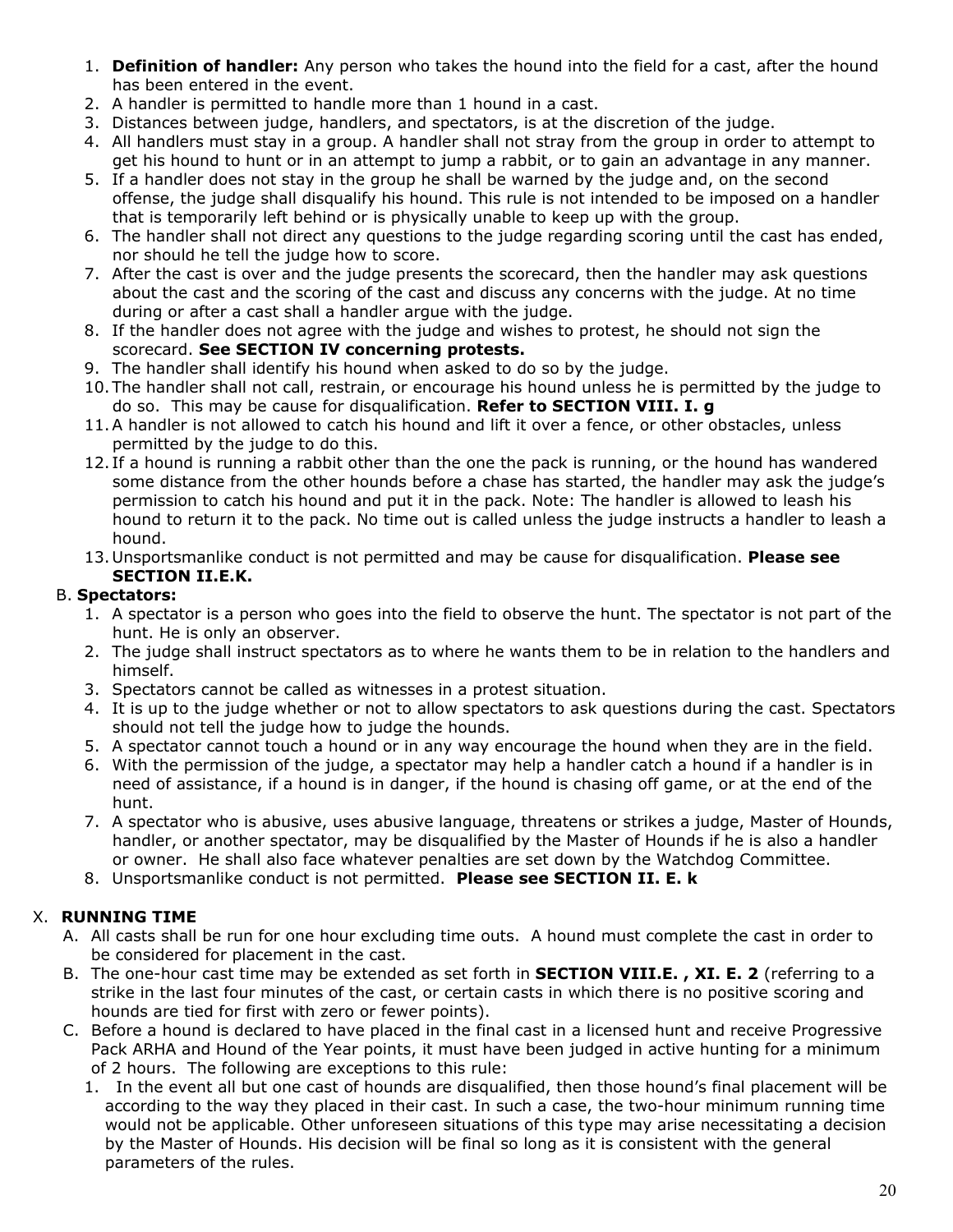- 2. In a Rabbit Champion or Grand Rabbit Champion hunt with only one cast of hounds to be run in the class, the active hunting time shall be a minimum of 1 hour.
- D. If all but one hound in a cast has been disqualified, the remaining hound must continue on in the cast for the remainder of the hour.
- E. If, in the final four minutes of a cast, a hound is put on the four-minute strike clock, the cast time shall be extended by four minutes from the point in time at which the potential strike or jump occurred. All scoring shall continue as normal during this time extension. **Exceptions:** the fourminute extension shall terminate if a dead track is declared by the judge; -OR- if all dogs in the cast are disqualified. The four-minute extension is not to be used to search for another rabbit. **Note:** The judge can only call a dead track prior to the end of the four-minute extension if the hounds are in danger, the rabbit is caught, or run into a hole or brush pile. **Example 1:** A hound is put on the strike clock at 59 minutes into the cast. The cast time will end at 1 hour and 3 minutes. The judge produces the rabbit, awards strike points, and begins scoring checks and minuses until the 1 hour and 3-minute mark is reached.

# XI. **PLACEMENT OF HOUNDS IN THE CAST**

- A. The hounds in the cast will be placed by their scores.
- B. Any hound who has been eliminated from the cast for any reason will not receive placement in the cast, regardless of how high his score is. (whether the hound may still be able to place in the overall hunt is determined by running time rules, **see SECTION X.C**
- C. In most cases, ties for first place in a cast are not to be broken. All hounds tied for first will move to the next series, regardless of the makeup of their scores. **Example:** If two hounds are tied at 100, and Hound A has all plus points, while Hound B has a combination of plus and minus points, both hounds will move on to the next series. (Exceptions to this rule occur when there are no positive points awarded to any hound at any time in the course of a cast – **see SECTION XI.E.2.b**
- D. In a cast where more than one hound moves on to the next series, the placement of the remaining hounds begins at 2nd place. Example: Three hounds tie for first in a cast, but this represents only one placement (1st). So, the next highest scoring hound, even though there are three hounds placing ahead of him, would place 2nd rather than 4th, and the next highest scoring hound would place 3rd, and so on.

### E. **Breaking Ties:**

- 1. The process for breaking ties is as follows:
	- **Step 1:** The hound with the fewest minus points. If this does not break the tie, go to #2.
	- **Step 2:** The hound with the most jump points. If this does not break the tie, go to #3.
	- **Step 3:** The hound with the most plus strike points. If this does not break the tie, go to #4
	- **Step 4:** The hound with the most check points. If this does not break the tie, go to #5
	- **Step 5:** If still tied after using the four tie breakers listed above' the Master of Hounds must go back to the last previously run cast of each hound tied and use the tie breakers 1 thru 4 listed above. (Total points or placement on a previous scorecard are irrelevant in this process). If still tied, the Master of Hounds must go to the second previous cast, provided there is one, and use the tie breakers 1 thru 4 again. This will be done as long as the tie remains and there are previous casts to be considered.
	- **Step 6:** If still tied the winner shall be decided by toss of the coin to be conducted by the Master of Hounds.
- 2. **If NO POSITIVE POINTS** are awarded to any hound at any time in the cast, and the highest scoring hounds are tied at zero or below, the following processes are to be followed:
	- a. In an initial cast, the judge will use Hunt and Handle to place all of the hounds tied for first. The remainder of the hounds shall be placed according to their score. Ties among the remainder of the hounds will be broken by using Step 6 of the tiebreakers (coin toss, being the only applicable step in this situation).
	- b. At small hunts where the first cast is also the final cast, after one (1) hour and no rabbit is produced, the time shall be extended an additional thirty (30) minutes. Only the hounds tied as zero (0) will continue. Hounds with minus (-) points will be placed under paragraphs G and H. If no rabbit is produced or scoring recorded at the end of the additional thirty (30) minutes, the tie shall be broken by the judge awarding ten (10) points to the one (1) hound, that in his/her judgment hunted and handled the best. This provision is not optional for the judge. One (1) hound must be chosen. Any hound with minus points shall not be awarded the ten (10) points for hunting and handling, except in a cast where all hounds finished with minus points for the total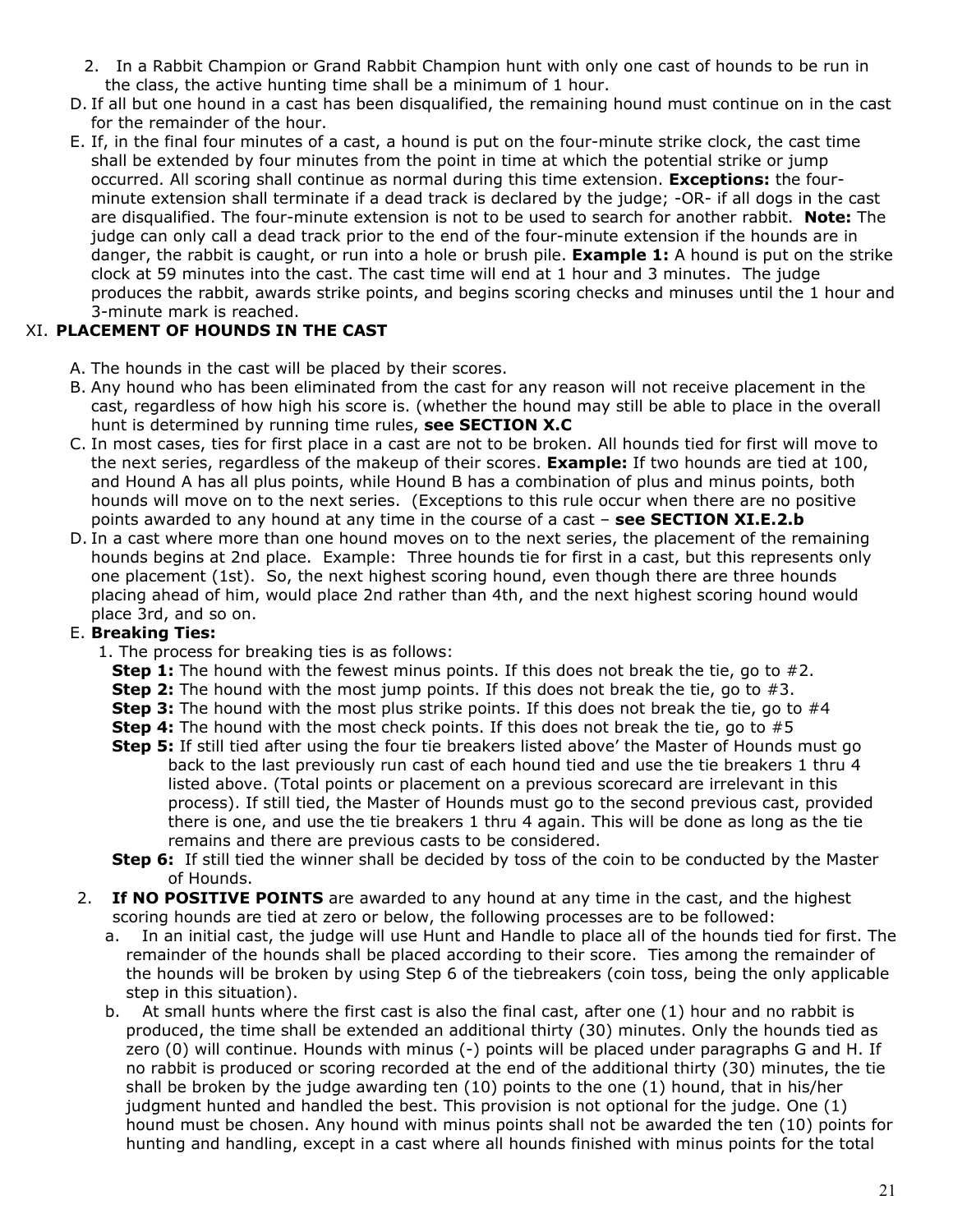scores. The judge will place the balance of the hounds according to the manner each hunted and handled.

- c. **Definition of Hunt and Handle:** In certain tie situations, the judge must select a winner by Hunt and Handle. In this case, considering only those hounds tied for first place, he will select the one hound he believes hunted and handled the best, and award that hound ten plus points, and that hound shall be declared the cast winner. The remaining hounds tied for first shall also be placed by the judge in the order in which he felt each hound hunted and handled. **Note:** A Hunt & Handle decision is based on the hound's performance while they were hunting, not on a handling demonstration after the time has expired.
- 3. If the highest scoring hounds are tied at zero or below, and POSITIVE SCORING HAS been awarded for at least one hound at any time in the cast, it is to be handled just as it would if the highest scoring hounds were tied at 20, or with any other positive score (i.e., if there's another round to go on to, the two hounds tied with zero would both go on; if not, then the tiebreakers would be used).

### XII. **PLACEMENT OF HOUNDS IN THE HUNT**

- A. **No hound is moved up in the final 10 places to replace a disqualified hound.**
- B. **In the event that a hound minus out of the final cast that hound should be placed at the bottom of that cast and not minused out of the hunt as this hound has already won over some hounds that will place. If a hound is scratched for not hunting or running off game it should be disqualified from the hunt. (Note: minused out hounds are still subject to X Running Time rules.)**
- C. The club hosting the licensed hunt shall conduct a series of elimination events. All casts shall run for a minimum of one hour. The initial round of competition shall be known as the first series. All first series winners, including ties, will be drawn out in casts to run in the second series. If necessary, third and subsequent series shall follow. To determine winners that are not determined by second or third rounds of competition, the Progressionary Sequence Method shall be used.

#### D. **Progressionary Sequence Method:**

- 1. The process for determining placement of hounds in the overall hunt is called the "Progressionary Sequence Method." After the finals cast for a class have been run, the top placements will have been identified, but the remaining placements need to be determined.
	- a. Let's say there are two casts of hounds, and one hound from each cast goes to the final round, which determines the 1st and 2nd place finishers in the hunt. To determine 3rd through 10th place finishers, the scorecards from the first round are used. The 2nd place finishers from the first round are compared to each other, and the hound with the highest score from that round will place 3rd in the hunt, and the other will place 4th in the hunt. Then all the 3rd place finishers will be compared to each other in the same fashion, and so on, until all ten placements have been filled. If there are ties, for example, the two 2nd place finishers have the same score, then the tiebreakers in **SECTION XI.E.1.** are to be used.
- 2. The reasons for using this method are: Some casts may find several rabbits and have high scores, while other casts may find very few rabbits and have low scores or a hound that scored second in his cast should not be placed lower than hounds that scored third or fourth in another cast.

**Example:** In this example we have two casts of hounds, and are determining the top ten placements.

|       | CAST <sub>1</sub> |        | CAST <sub>2</sub> |        |  |
|-------|-------------------|--------|-------------------|--------|--|
| Place | Hound #           | Points | Hound #           | Points |  |
| 2nd   | 12                | 150    | 5                 | 200    |  |
| 3rd   | 4                 | 120    | 9                 | 100    |  |
| 4th   | 1                 | 60     | 10                | 80     |  |
| 5th   | 6                 | 50     | 2                 | 40     |  |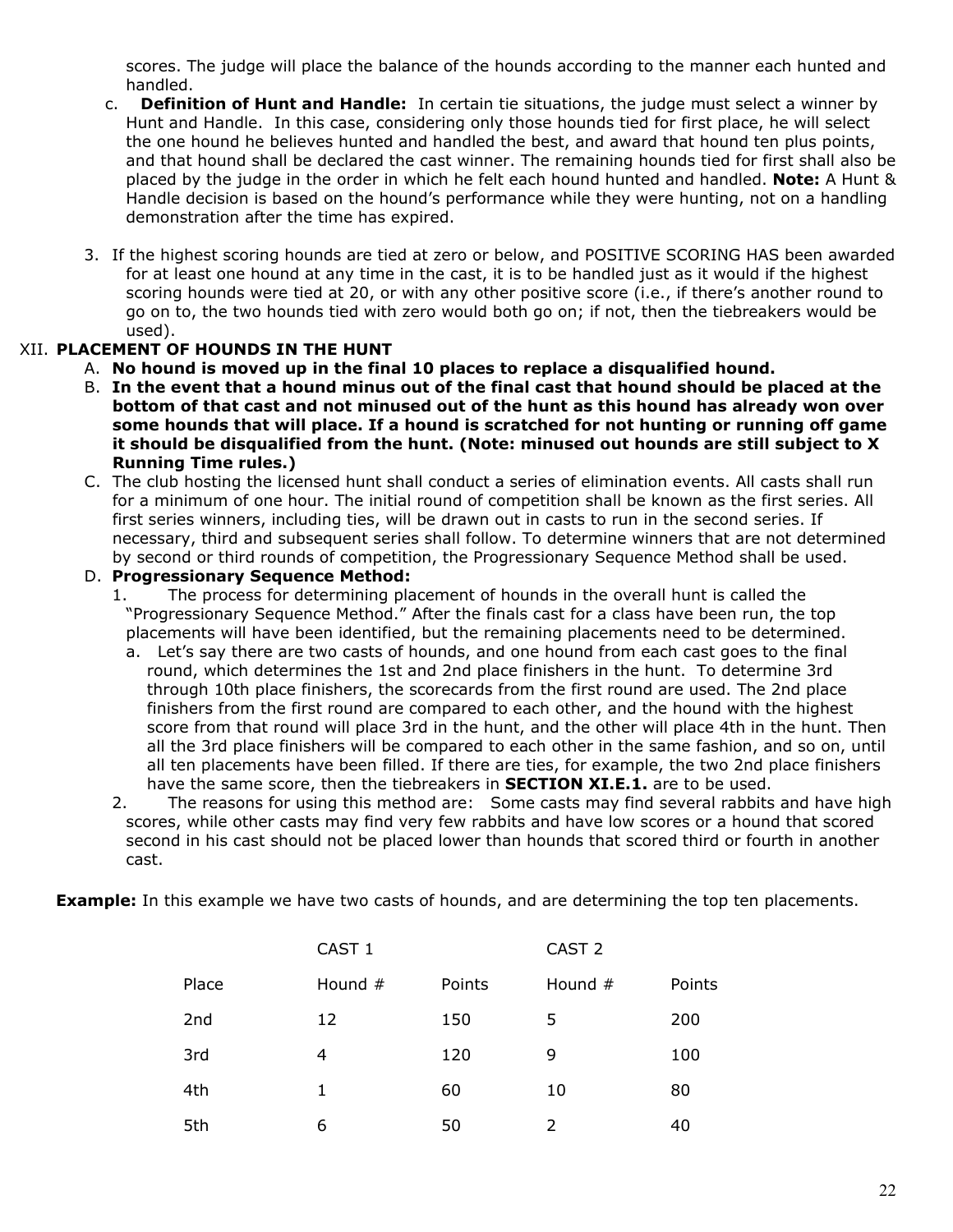- a. Look at the second-place finishers. Hound # 5 has the highest point total and is awarded 3rd place. Hound  $# 12$  is placed 4th.
- b. Look at the third-place finishers. Hound # 4 has the highest point total and is awarded 5th place. Hound # 9 is placed 6th.
- c. Look at the fourth-place finishers. Hound  $#10$  has the highest point total and is awarded 7th place. Hound  $# 1$  is placed 8th.
- d. Look at the fifth-place finishers. Hound # 6 has the highest point total and is awarded 9th place. Hound # 2 is placed 10th.
- E. A hound must meet the running time requirements in order to be considered for placement in the hunt. No hound is moved up in the final 10 places to replace a disqualified hound. That placement is left vacant.
- F. If a hound has been disqualified for anything other than minusing out (30 minus points), he shall not be considered for placement in the hunt even if he has met the running time requirement.
- G. A hound that minuses out in the third or later series has met the 2-hour running time requirement and shall retain its placement in the hunt. **Example:** Hound #15 wins its initial cast and moves on to the second series, which is the semi-finals. That hound also wins its semifinals cast and moves on to a 3 dog finals cast. The hound minuses out in the finals cast, and the other two hounds return with positive points. Hound 15 shall place third in the hunt.

#### XIII. **ACHIEVING PP RABBIT CHAMPION OR GRAND RABBIT CHAMPION STATUS**

A. In order for an Open Class hound to achieve Rabbit Champion status he must meet one of the following criteria and pass the certification test:

1. Have two (2) licensed club hunt wins from two (2) different clubs and have at least one hundred (100) points, not more than fifty (50) of which can come from any one club.

2. Have one (1) state or Big 6 hunt win along with one hundred (100) points, not more than fifty (50) of which can come from any one club.

| 1st Place | 3rd Place | 5th Place | 7th Place | 9th Place  |
|-----------|-----------|-----------|-----------|------------|
| 40 points | 25 points | 15 points | 10 points | 5 points   |
| 2nd Place | 4th Place | 6th Place | 8th Place | 10th Place |
| 30 points | 20 points | 10 points | 10 points | 5 points   |

#### B. **Awarding of points for Progressive Pack Rabbit Champion Status**

**Note:** For the purpose of awarding points towards PP Rabbit Champion, state and Big 6 hunts are considered "neutral" as far as the host club is concerned. **Example:** Bill's Big Bowser has a licensed club hunt win, a second place in a State hunt and a third in a Regional. All three trials were hosted by Joe's Beagle Club. All ninety-five (95) of the points earned at those three trials may be used since the State and Regional hunts are "neutral".

#### C. **Certification Test for Progressive Pack Rabbit Champion**

- 1. Once a hound has met the criteria set forth in **Section XIII. A** he must successfully complete the Progressive Pack Rabbit Champion certification test in order to be awarded Progressive Pack Rabbit Champion status.
- 2. The Certification Procedures and Rules are published under a separate cover and are available from the ARHA, the ARHA website, or from the Rules Committee.
- 3. There is no limit to the number of times a hound may attempt the certification test.

#### D. **In order to achieve Progressive Pack Grand Rabbit Champion status, he must meet one of the following criteria:**

- 1. Have five (5) champion class first place wins at licensed club hunts, at least three (3) of which must come from different clubs.
- 2. Have at least two (2) champion class first place wins at licensed club hunts and one champion class first place win at a Big 6 hunt.